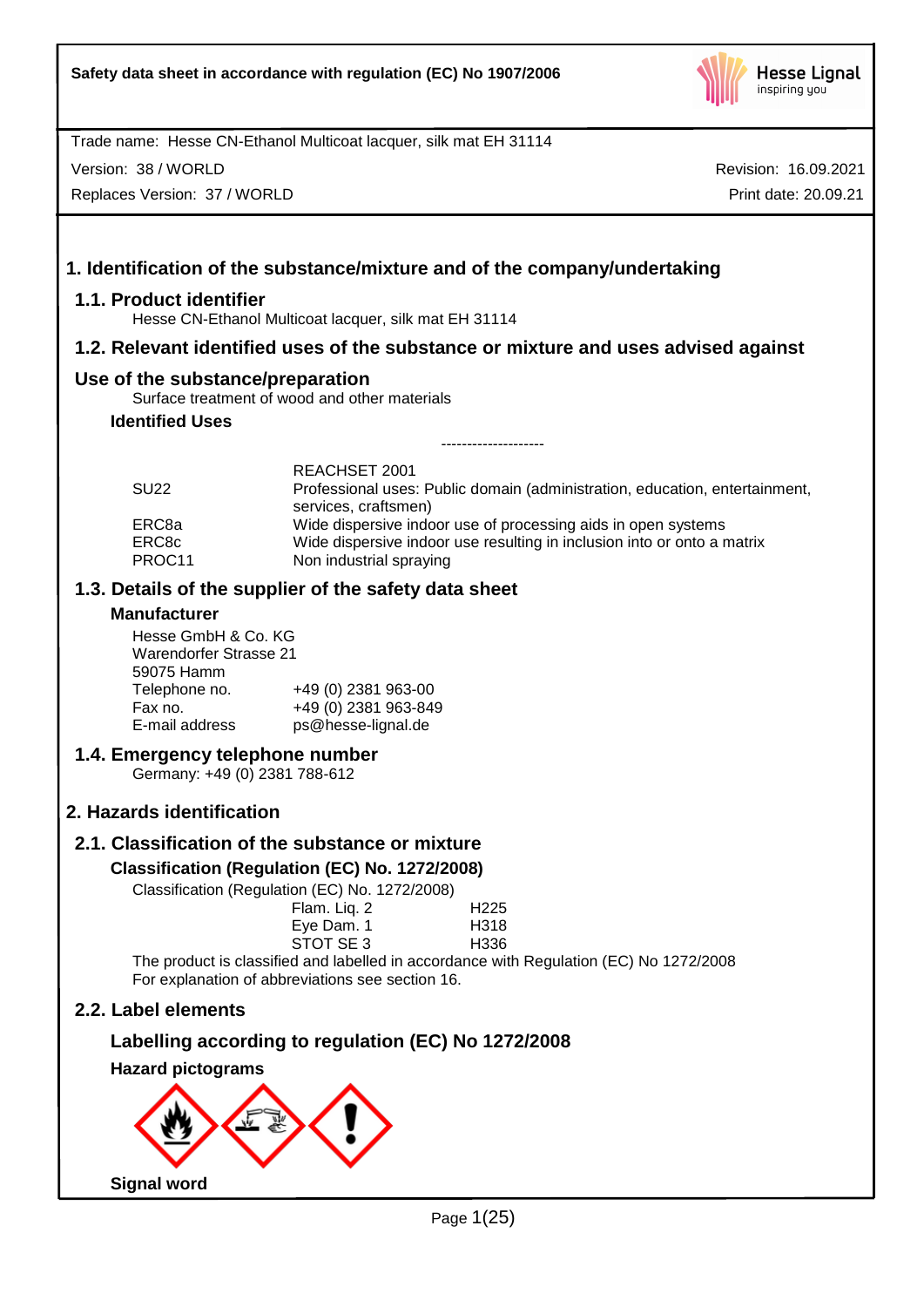

Version: 38 / WORLD

Replaces Version: 37 / WORLD

| Danger                                                                                       |                                                                                                                                                                                                                                                                                                                                                      |                                                      |    |                                                                                                                                                              |
|----------------------------------------------------------------------------------------------|------------------------------------------------------------------------------------------------------------------------------------------------------------------------------------------------------------------------------------------------------------------------------------------------------------------------------------------------------|------------------------------------------------------|----|--------------------------------------------------------------------------------------------------------------------------------------------------------------|
| <b>Hazard statements</b>                                                                     |                                                                                                                                                                                                                                                                                                                                                      |                                                      |    |                                                                                                                                                              |
| H <sub>225</sub><br>H318<br>H336                                                             | Highly flammable liquid and vapour.<br>Causes serious eye damage.<br>May cause drowsiness or dizziness.                                                                                                                                                                                                                                              |                                                      |    |                                                                                                                                                              |
| <b>Precautionary statements</b>                                                              |                                                                                                                                                                                                                                                                                                                                                      |                                                      |    |                                                                                                                                                              |
| P210                                                                                         | sources. No smoking.                                                                                                                                                                                                                                                                                                                                 |                                                      |    | Keep away from heat, hot surfaces, sparks, open flames and other ignition                                                                                    |
| P261<br>P280<br>P304+P340<br>P305+P351+P338                                                  | Avoid breathing dust/fume/gas/mist/vapours/spray.<br>Wear protective gloves/protective clothing/eye protection/face protection.<br>IF INHALED: Remove person to fresh air and keep comfortable for breathing.<br>IF IN EYES: Rinse cautiously with water for several minutes. Remove contact<br>lenses, if present and easy to do. Continue rinsing. |                                                      |    |                                                                                                                                                              |
| P308+P313                                                                                    | IF exposed or concerned: Get medical advice/attention.                                                                                                                                                                                                                                                                                               |                                                      |    |                                                                                                                                                              |
| contains                                                                                     |                                                                                                                                                                                                                                                                                                                                                      |                                                      |    | Hazardous component(s) to be indicated on label (Regulation (EC) No. 1272/2008)<br>propan-2-ol; 2-ethoxy-1-methylethyl acetate; isobutyl acetate; n-propanol |
| <b>Supplemental information</b>                                                              |                                                                                                                                                                                                                                                                                                                                                      |                                                      |    |                                                                                                                                                              |
| <b>EUH066</b>                                                                                | Repeated exposure may cause skin dryness or cracking.                                                                                                                                                                                                                                                                                                |                                                      |    |                                                                                                                                                              |
| 3. Composition/information on ingredients                                                    |                                                                                                                                                                                                                                                                                                                                                      |                                                      |    |                                                                                                                                                              |
| <b>Hazardous ingredients</b>                                                                 |                                                                                                                                                                                                                                                                                                                                                      |                                                      |    |                                                                                                                                                              |
| isobutyl acetate<br>CAS No.<br>EINECS no.<br>Registration no.<br>Concentration               | 110-19-0<br>203-745-1<br>01-2119488971-22<br>20<br>$=$<br>Classification (Regulation (EC) No. 1272/2008)<br>Flam. Liq. 2<br>STOT SE 3                                                                                                                                                                                                                | $\prec$<br>H <sub>225</sub><br>H336<br><b>EUH066</b> | 25 | %<br>Nervous system                                                                                                                                          |
| n-butyl acetate<br>CAS No.<br>EINECS no.<br>Registration no.<br>Concentration                | 123-86-4<br>204-658-1<br>01-2119485493-29<br>$> =$ 1<br>Classification (Regulation (EC) No. 1272/2008)<br>Flam. Liq. 3<br>STOT SE 3                                                                                                                                                                                                                  | $\lt$<br>H226<br>H336<br><b>EUH066</b>               | 10 | %<br>Nervous system                                                                                                                                          |
| 2-ethoxy-1-methylethyl acetate<br>CAS No.<br>EINECS no.<br>Registration no.<br>Concentration | 54839-24-6<br>259-370-9<br>01-2119475116-39<br>1<br>$>=$<br>Classification (Regulation (EC) No. 1272/2008)<br>Flam. Liq. 3<br>STOT SE 3                                                                                                                                                                                                              | $\,<\,$<br>H <sub>226</sub><br>H336                  | 10 | $\%$<br>Nervous system                                                                                                                                       |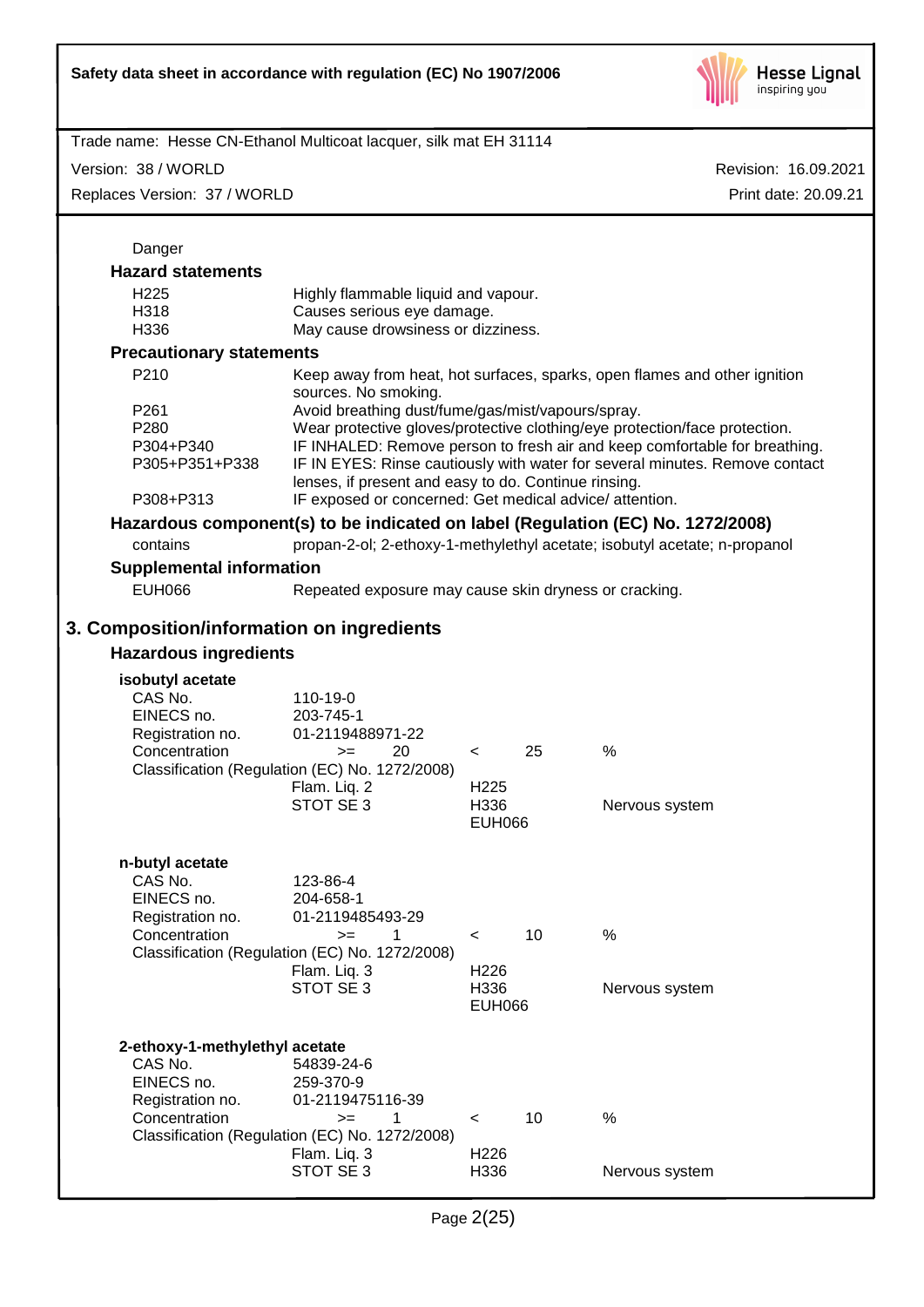| Safety data sheet in accordance with regulation (EC) No 1907/2006                                                        | <b>Hesse Lignal</b><br>inspiring you                                                                                                                            |                                             |    |                                              |
|--------------------------------------------------------------------------------------------------------------------------|-----------------------------------------------------------------------------------------------------------------------------------------------------------------|---------------------------------------------|----|----------------------------------------------|
| Trade name: Hesse CN-Ethanol Multicoat lacquer, silk mat EH 31114<br>Version: 38 / WORLD<br>Replaces Version: 37 / WORLD |                                                                                                                                                                 |                                             |    | Revision: 16.09.2021<br>Print date: 20.09.21 |
| n-propanol<br>CAS No.<br>EINECS no.<br>Registration no.<br>Concentration                                                 | $71 - 23 - 8$<br>200-746-9<br>01-2119486761-29<br>3<br>$>=$<br>Classification (Regulation (EC) No. 1272/2008)<br>Flam. Liq. 2<br>Eye Dam. 1<br>STOT SE 3        | $\prec$<br>H <sub>225</sub><br>H318<br>H336 | 10 | %<br>Nervous system                          |
| propan-2-ol<br>CAS No.<br>EINECS no.<br>Registration no.<br>Concentration                                                | 67-63-0<br>200-661-7<br>01-2119457558-25<br>$\mathbf{1}$<br>$>=$<br>Classification (Regulation (EC) No. 1272/2008)<br>Flam. Liq. 2<br>Eye Irrit. 2<br>STOT SE 3 | $\prec$<br>H <sub>225</sub><br>H319<br>H336 | 10 | %<br>Nervous system                          |
| cellulose nitrate < = 12.6 % N<br>CAS No.<br>9004-70-0<br>Classification (Regulation (EC) No. 1272/2008)<br>Expl. 1.1    |                                                                                                                                                                 |                                             |    |                                              |
| <b>Further ingredients</b>                                                                                               |                                                                                                                                                                 |                                             |    |                                              |
| ethanol<br>CAS No.<br>EINECS no.<br>Registration no.<br>Concentration<br>Advice: [3]                                     | 64-17-5<br>200-578-6<br>01-2119457610-43<br>25<br>$>=$<br>Classification (Regulation (EC) No. 1272/2008)<br>Flam. Liq. 2                                        | $\lt$<br>H <sub>225</sub>                   | 50 | %                                            |
| <b>Note</b>                                                                                                              |                                                                                                                                                                 |                                             |    |                                              |
| [3] Substance with occupational exposure limits                                                                          |                                                                                                                                                                 |                                             |    |                                              |
| 4. First aid measures                                                                                                    |                                                                                                                                                                 |                                             |    |                                              |
| 4.1. Description of first aid measures<br><b>General information</b>                                                     |                                                                                                                                                                 |                                             |    |                                              |

If unconscious place in recovery position and seek medical advice. In all cases of doubt, or when symptoms persist, seek medical attention. First aider: Pay attention to self-protection! Remove affected person from danger area, lay him down.

### **After inhalation**

In case of accident by inhalation: remove casualty to fresh air and keep at rest. Keep warm, calm and covered up. In all cases of doubt, or when symptoms persist, seek medical attention.

### **After skin contact**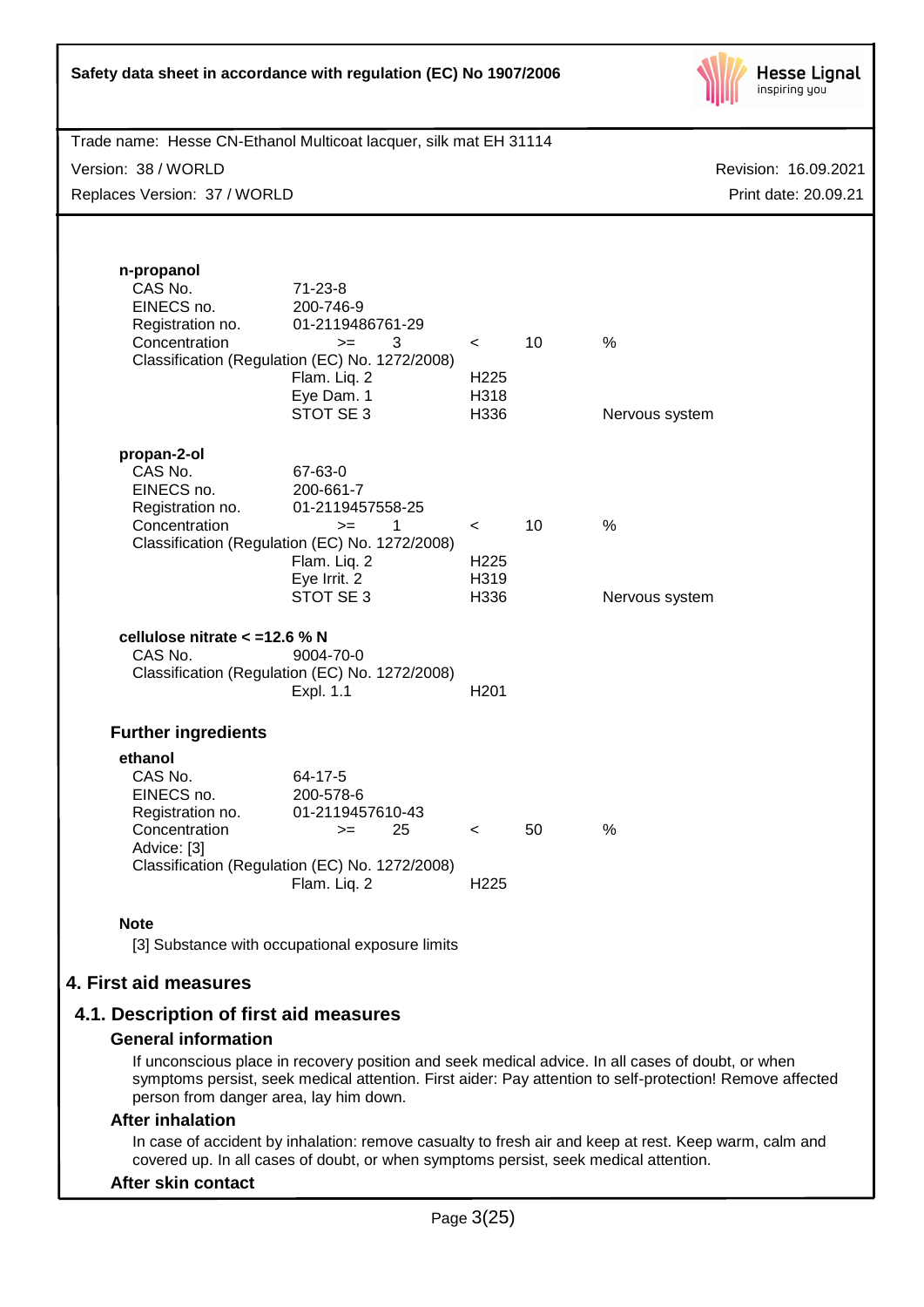

Version: 38 / WORLD

Replaces Version: 37 / WORLD

Revision: 16.09.2021 Print date: 20.09.21

Wash off immediately with soap and water. Do NOT use solvents or thinners. Consult a doctor if skin irritation persists.

### **After eye contact**

Remove contact lenses, irrigate copiously with clean, fresh water, holding the eyelids apart for at least 10 minutes and seek immediate medical advice. Take medical treatment.

### **After ingestion**

Do not induce vomiting. Take medical treatment.

### **4.2. Most important symptoms and effects, both acute and delayed**

Symptoms and signs include headache, dizziness, fatigue, muscular weakness, drowsiness and in extreme cases, loss of consciousness. High concentration of vapours may cause irritation to eyes and respiratory system and produce narcotic effects.

### **4.3. Indication of any immediate medical attention and special treatment needed**

### **Hints for the physician / treatment**

Treat symptomatically.

### **5. Firefighting measures**

# **5.1. Extinguishing media**

### **Suitable extinguishing media**

Recommended: alcohol resistant foam, CO2, powders, water spray/mist

### **Non suitable extinguishing media**

Do not use a solid water stream as it may scatter and spread fire.

### **5.2. Special hazards arising from the substance or mixture**

Fire will produce dense black smoke. In a fire, hazardous decomposition products may be produced. Exposure to decomposition products may cause a health hazard. Vapours can form an explosive mixture with air.

# **5.3. Advice for firefighters**

### **Special protective equipment for fire-fighting**

In case of combustion evolution of dangerous gases possible. Use self-contained breathing apparatus.

### **Other information**

Cool closed containers exposed to fire with water. Do not allow run-off from fire fighting to enter drains or water courses. Standard procedure for chemical fires.

### **6. Accidental release measures**

### **6.1. Personal precautions, protective equipment and emergency procedures**

Eliminate all ignition sources if safe to do so. Ensure adequate ventilation. Do not inhale vapours. Do not inhale gases. Do not inhale mist.

### **6.2. Environmental precautions**

Do not allow to enter drains or waterways. Do not allow to enter soil, waterways or waste water canal. In case of gas escape or of entry into waterways, soil or drains, inform the responsible authorities.

# **6.3. Methods and material for containment and cleaning up**

Contain and collect spillage with non-combustible absorbent materials, e.g. sand, earth, vermiculite, diatomaceous earth and place in container for disposal according to local regulations (see section 13). Clean contaminated floors and objects thoroughly with water and detergents, observing environmental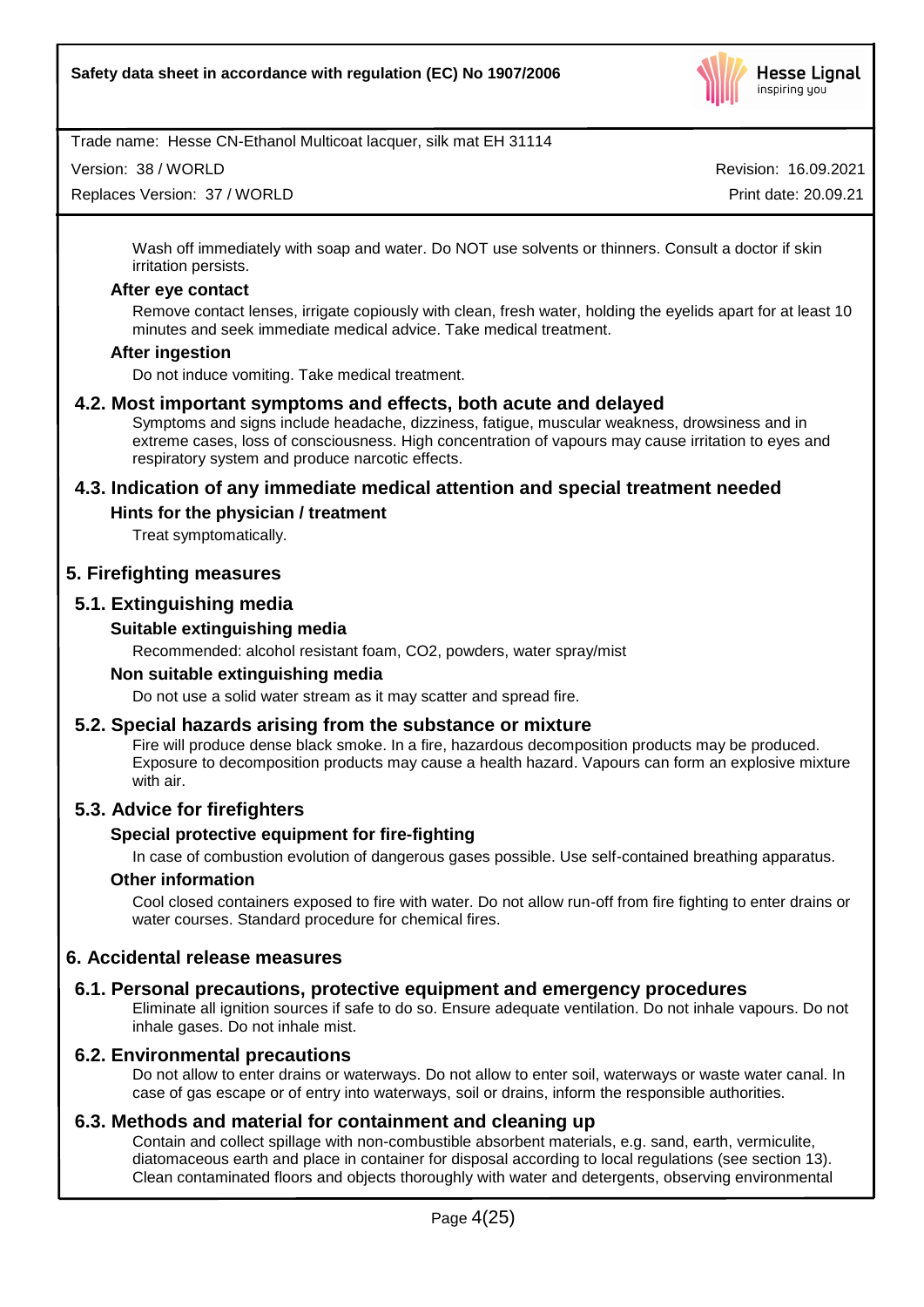

Version: 38 / WORLD

Replaces Version: 37 / WORLD

Revision: 16.09.2021 Print date: 20.09.21

regulations. Do NOT use solvents or thinners. Send in suitable containers for recovery or disposal.

### **6.4. Reference to other sections**

Refer to protective measures listed in Sections 7 and 8.

# **7. Handling and storage**

# **7.1. Precautions for safe handling**

### **Advice on safe handling**

Prevent the creation of flammable or explosive concentrations of vapour in air and avoid vapour concentration higher than the occupational exposure limits. Keep container tightly closed and dry in a cool, well-ventilated place. Use only with adequate ventilation/personal protection. Ensure adequate ventilation. Provide for sufficient ventilation. This can be achieved by local exhaust or general exhaust air collection. Wear a suitable respirator if the ventilation is not sufficient to keep the solvent vapour concentration below the occupational limit values. Avoid contact with skin and eyes. Avoid inhalation of vapour and spray mist. Do no eat, drink or smoke when using this product. Use personal protective clothing. For personal protection see Section 8.

### **Advice on protection against fire and explosion**

Vapours can form an explosive mixture with air. Vapours are heavier than air and may spread along floors. In addition, the product should only be used in areas from which all naked lights and other sources of ignition have been excluded. Mixture may charge electrostatically: always use earthing leads when transferring from one container to another. Take measures to prevent the build up of electrostatic charge. Wear shoes with conductive soles. No sparking tools should be used. Fight fire with normal precautions from a reasonable distance.

# **7.2. Conditions for safe storage, including any incompatibilities**

### **Requirements for storage rooms and vessels**

Provide solvent-resistant and impermeable floor. Keep only in the original container in a cool, well ventilated place. Containers which are opened must be carefully resealed and kept upright to prevent leakage.

### **Hints on storage assembly**

Store away from oxidising agents, from strongly alkaline and strongly acid materials.

### **Storage classes**

Storage class according to TRGS 510 3 Flammable liquid

# **Further information on storage conditions**

Protect from frost. Protect from heat and direct sunlight. Keep away from sources of ignition - No smoking. Store in accordance with the particular national regulations.

# **7.3. Specific end use(s)**

See exposure scenario, if available.

# **8. Exposure controls/personal protection**

# **8.1. Control parameters**

# **Other information**

-

# **Derived No/Minimal Effect Levels (DNEL/DMEL)**

# **isobutyl acetate**

Type of value Derived No Effect Level (DNEL)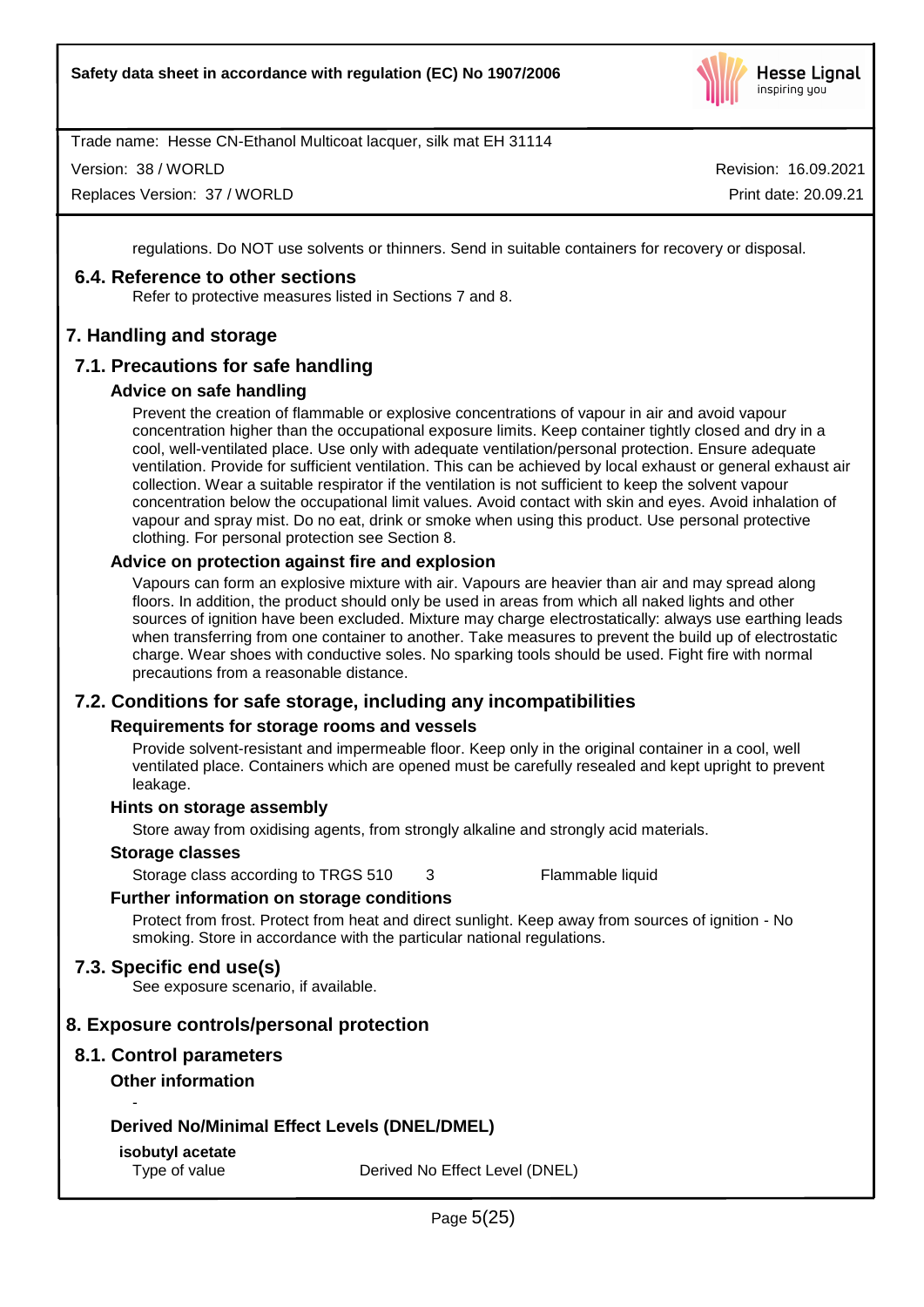

| Trade name: Hesse CN-Ethanol Multicoat lacquer, silk mat EH 31114 |                                |                      |
|-------------------------------------------------------------------|--------------------------------|----------------------|
| Version: 38 / WORLD                                               |                                | Revision: 16.09.2021 |
| Replaces Version: 37 / WORLD                                      |                                | Print date: 20.09.21 |
|                                                                   |                                |                      |
| Reference group                                                   | Workers (professional)         |                      |
| Duration of exposure                                              | Long-term                      |                      |
| Route of exposure                                                 | Dermal exposure                |                      |
| Mode of action<br>Concentration                                   | Systemic effects<br>10         | mg/kg/d              |
|                                                                   |                                |                      |
| Type of value                                                     | Derived No Effect Level (DNEL) |                      |
| Reference group                                                   | Workers (professional)         |                      |
| Duration of exposure                                              | Long-term                      |                      |
| Route of exposure                                                 | inhalative                     |                      |
| Mode of action                                                    | Systemic effects               |                      |
| Concentration                                                     | 300                            | mg/m <sup>3</sup>    |
| Type of value                                                     | Derived No Effect Level (DNEL) |                      |
| Reference group                                                   | Workers (professional)         |                      |
| Duration of exposure                                              | Long-term                      |                      |
| Route of exposure                                                 | inhalative                     |                      |
| Mode of action                                                    | Local effects                  |                      |
| Concentration                                                     | 300                            | mg/m <sup>3</sup>    |
| Type of value                                                     | Derived No Effect Level (DNEL) |                      |
| Reference group                                                   | Consumer                       |                      |
| Duration of exposure                                              | Long-term                      |                      |
| Route of exposure                                                 | Dermal exposure                |                      |
| Mode of action                                                    | Systemic effects               |                      |
| Concentration                                                     | 5                              | mg/kg/d              |
| Type of value                                                     | Derived No Effect Level (DNEL) |                      |
| Reference group                                                   | Consumer                       |                      |
| Duration of exposure                                              | Long-term                      |                      |
| Route of exposure                                                 | inhalative                     |                      |
| Mode of action                                                    | Systemic effects               |                      |
| Concentration                                                     | 35,7                           | mg/m <sup>3</sup>    |
| Type of value                                                     | Derived No Effect Level (DNEL) |                      |
| Reference group                                                   | Consumer                       |                      |
| Duration of exposure                                              | Long-term                      |                      |
| Route of exposure                                                 | inhalative                     |                      |
| Mode of action                                                    | Local effects                  |                      |
| Concentration                                                     | 35,7                           | mg/m <sup>3</sup>    |
| Type of value                                                     | Derived No Effect Level (DNEL) |                      |
| Reference group                                                   | Consumer                       |                      |
| Duration of exposure                                              | Short-term                     |                      |
| Route of exposure                                                 | inhalative                     |                      |
| Mode of action                                                    | Systemic effects               |                      |
| Concentration                                                     | 300                            | mg/m <sup>3</sup>    |
| Type of value                                                     | Derived No Effect Level (DNEL) |                      |
| Reference group                                                   | Consumer                       |                      |
| Duration of exposure                                              | Short-term                     |                      |
| Route of exposure                                                 | inhalative                     |                      |
| Mode of action                                                    | Local effects                  |                      |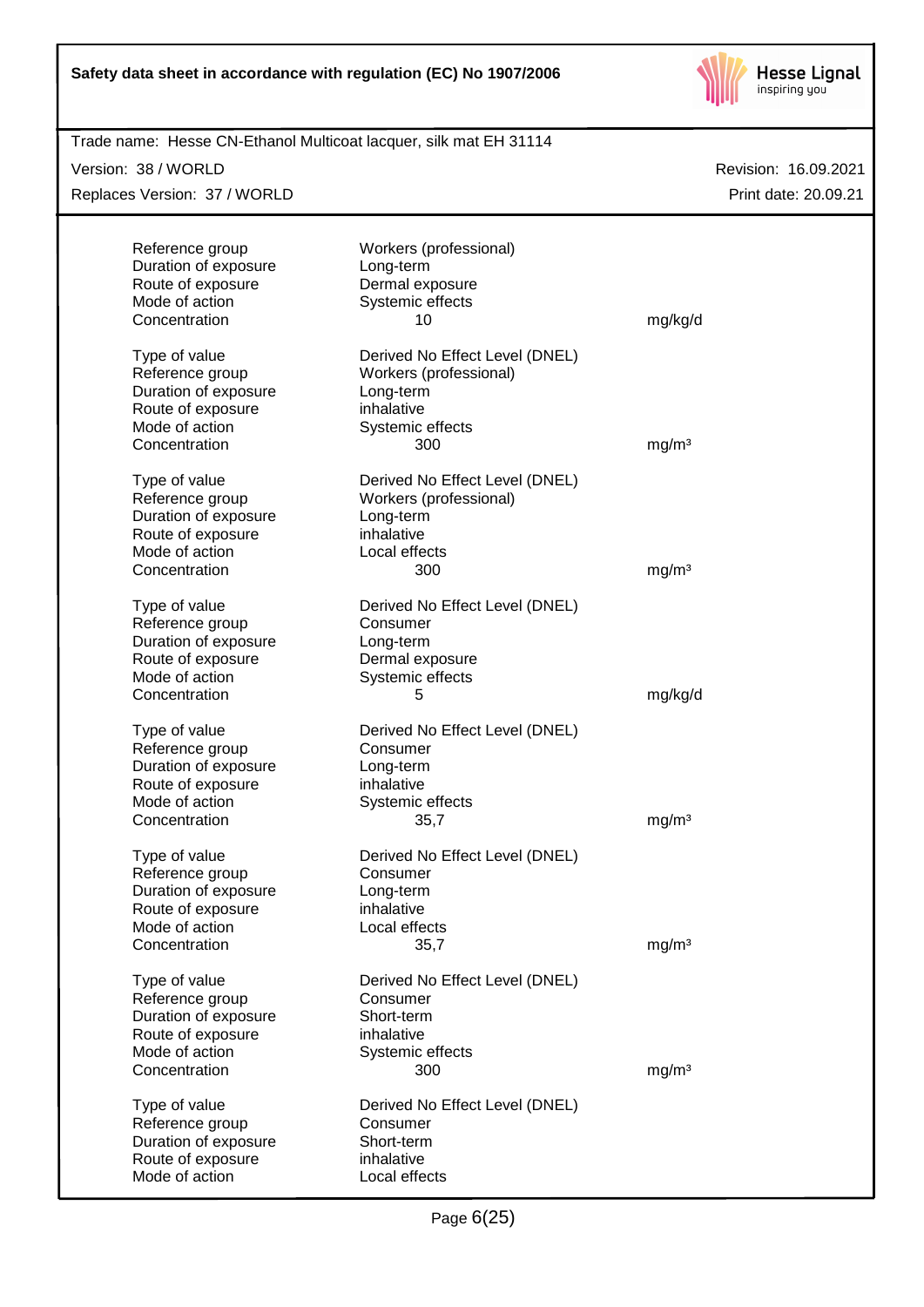

| Trade name: Hesse CN-Ethanol Multicoat lacquer, silk mat EH 31114 |
|-------------------------------------------------------------------|
|                                                                   |

### Version: 38 / WORLD

Replaces Version: 37 / WORLD

| Concentration                                                                                                    | 300                                                                                                            | mg/m <sup>3</sup> |
|------------------------------------------------------------------------------------------------------------------|----------------------------------------------------------------------------------------------------------------|-------------------|
| Type of value<br>Reference group<br>Duration of exposure<br>Route of exposure                                    | Derived No Effect Level (DNEL)<br>Workers (professional)<br>Short-term<br>inhalative                           |                   |
| Mode of action<br>Concentration                                                                                  | Systemic effects<br>600                                                                                        | mg/m <sup>3</sup> |
| Type of value<br>Reference group<br>Duration of exposure<br>Route of exposure<br>Mode of action<br>Concentration | Derived No Effect Level (DNEL)<br>Workers (professional)<br>Short-term<br>inhalative<br>Local effects<br>600   | mg/m <sup>3</sup> |
| n-butyl acetate                                                                                                  |                                                                                                                |                   |
| Type of value<br>Reference group<br>Duration of exposure<br>Route of exposure<br>Mode of action                  | Derived No Effect Level (DNEL)<br>Workers (professional)<br>Long-term<br>Dermal exposure<br>Systemic effects   |                   |
| Concentration                                                                                                    | 11                                                                                                             | mg/kg/d           |
| Type of value<br>Reference group<br>Duration of exposure<br>Route of exposure<br>Mode of action                  | Derived No Effect Level (DNEL)<br>Workers (professional)<br>Short-term<br>inhalative<br>Systemic effects       |                   |
| Concentration                                                                                                    | 600                                                                                                            | mg/m <sup>3</sup> |
| Type of value<br>Reference group<br>Duration of exposure<br>Route of exposure<br>Mode of action                  | Derived No Effect Level (DNEL)<br>Workers (professional)<br>Short-term<br>inhalative<br>Local effects          |                   |
| Concentration                                                                                                    | 600                                                                                                            | mg/m <sup>3</sup> |
| Type of value<br>Reference group<br>Duration of exposure<br>Route of exposure<br>Mode of action                  | Derived No Effect Level (DNEL)<br>Workers (professional)<br>Long-term<br>inhalative<br>Local effects           |                   |
| Concentration                                                                                                    | 300                                                                                                            | mg/m <sup>3</sup> |
| Type of value<br>Reference group<br>Duration of exposure<br>Route of exposure<br>Mode of action<br>Concentration | Derived No Effect Level (DNEL)<br>Workers (professional)<br>Long-term<br>inhalative<br>Systemic effects<br>300 | mg/m <sup>3</sup> |
| Type of value                                                                                                    | Derived No Effect Level (DNEL)                                                                                 |                   |
|                                                                                                                  |                                                                                                                |                   |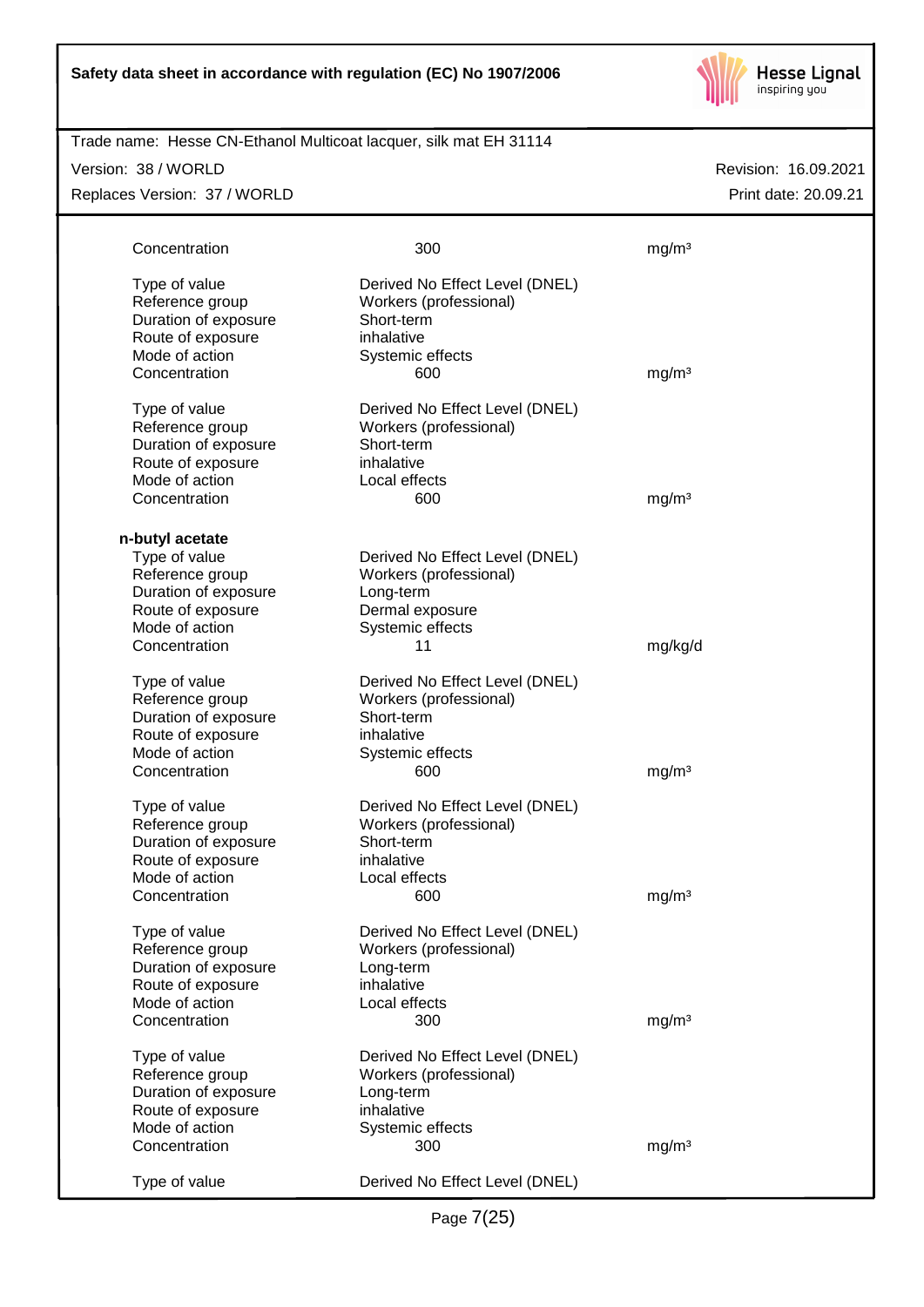

| Trade name: Hesse CN-Ethanol Multicoat lacquer, silk mat EH 31114 |                                            |                      |
|-------------------------------------------------------------------|--------------------------------------------|----------------------|
| Version: 38 / WORLD                                               |                                            | Revision: 16.09.2021 |
| Replaces Version: 37 / WORLD                                      |                                            | Print date: 20.09.21 |
|                                                                   |                                            |                      |
| Reference group                                                   | Consumer                                   |                      |
| Duration of exposure                                              | Long-term                                  |                      |
| Route of exposure<br>Mode of action                               | Dermal exposure<br>Systemic effects        |                      |
| Concentration                                                     | 6                                          | mg/kg/d              |
|                                                                   |                                            |                      |
| Type of value<br>Reference group                                  | Derived No Effect Level (DNEL)<br>Consumer |                      |
| Duration of exposure                                              | Long-term                                  |                      |
| Route of exposure                                                 | Oral exposure                              |                      |
| Mode of action                                                    | Systemic effects                           |                      |
| Concentration                                                     | 2                                          | mg/kg/d              |
| Type of value                                                     | Derived No Effect Level (DNEL)             |                      |
| Reference group                                                   | Consumer                                   |                      |
| Duration of exposure                                              | Short-term                                 |                      |
| Route of exposure                                                 | inhalative                                 |                      |
| Mode of action                                                    | Systemic effects                           |                      |
| Concentration                                                     | 300                                        | mg/m <sup>3</sup>    |
| Type of value                                                     | Derived No Effect Level (DNEL)             |                      |
| Reference group                                                   | Consumer                                   |                      |
| Duration of exposure                                              | Short-term                                 |                      |
| Route of exposure                                                 | inhalative                                 |                      |
| Mode of action                                                    | Local effects                              |                      |
| Concentration                                                     | 300                                        | mg/m <sup>3</sup>    |
| Type of value                                                     | Derived No Effect Level (DNEL)             |                      |
| Reference group                                                   | Consumer                                   |                      |
| Duration of exposure                                              | Long-term                                  |                      |
| Route of exposure                                                 | inhalative                                 |                      |
| Mode of action                                                    | Systemic effects                           |                      |
| Concentration                                                     | 35,7                                       | mg/m <sup>3</sup>    |
| Type of value                                                     | Derived No Effect Level (DNEL)             |                      |
| Reference group                                                   | Consumer                                   |                      |
| Duration of exposure                                              | Long-term                                  |                      |
| Route of exposure                                                 | inhalative                                 |                      |
| Mode of action                                                    | Local effects                              |                      |
| Concentration                                                     | 35,7                                       | mg/m <sup>3</sup>    |
| n-propanol                                                        |                                            |                      |
| Type of value                                                     | Derived No Effect Level (DNEL)             |                      |
| Reference group                                                   | Workers (professional)                     |                      |
| Duration of exposure                                              | Long-term                                  |                      |
| Route of exposure                                                 | Dermal exposure                            |                      |
| Mode of action                                                    | Systemic effects                           |                      |
| Concentration                                                     | 136                                        | mg/kg                |
| Type of value                                                     | Derived No Effect Level (DNEL)             |                      |
| Reference group                                                   | Workers (professional)                     |                      |
| Duration of exposure                                              | Long-term                                  |                      |
| Route of exposure                                                 | inhalative                                 |                      |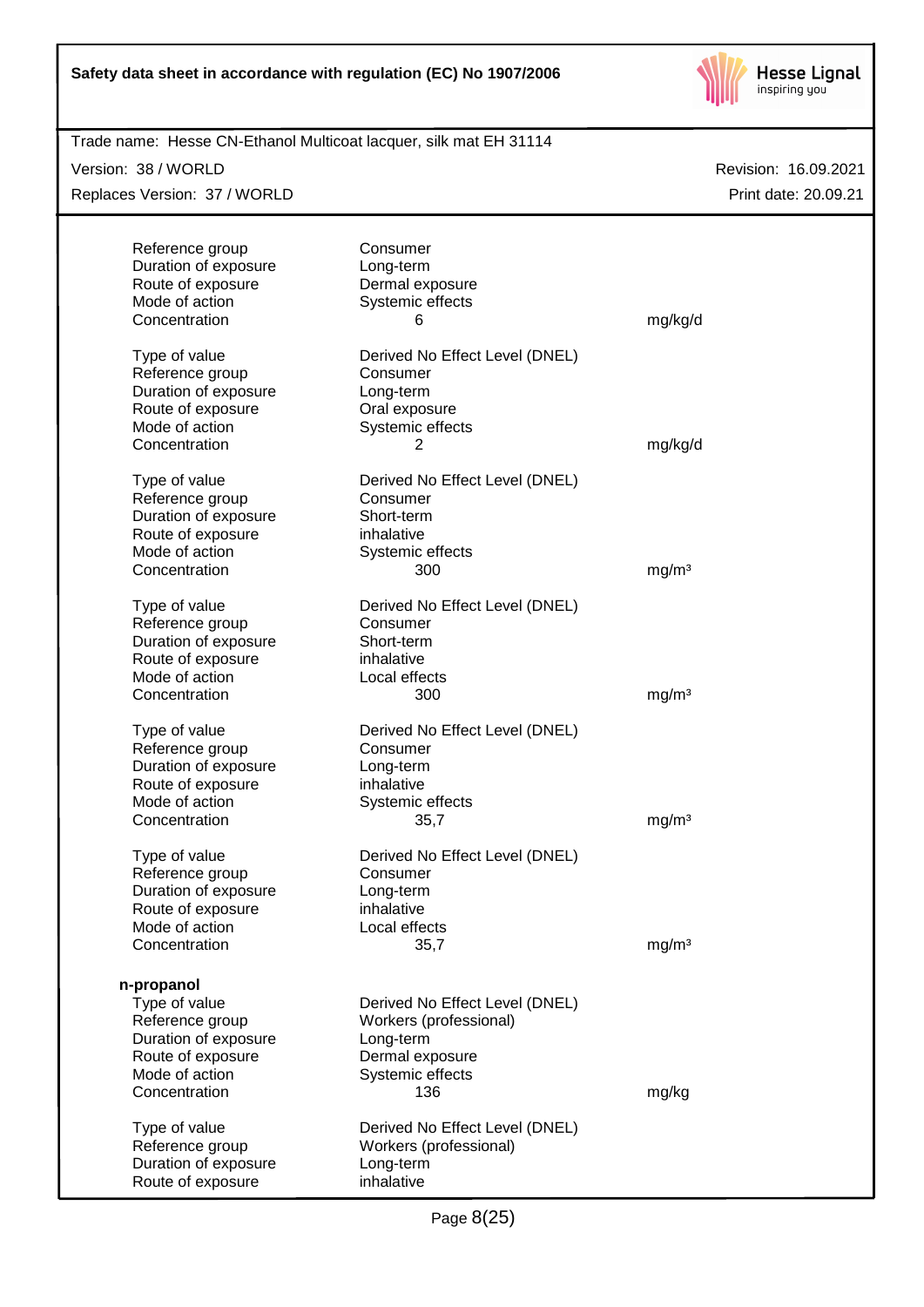

| Trade name: Hesse CN-Ethanol Multicoat lacquer, silk mat EH 31114 |  |
|-------------------------------------------------------------------|--|
|                                                                   |  |

Version: 38 / WORLD

Replaces Version: 37 / WORLD

| Mode of action                                                                | Systemic effects                                                                     |                   |  |
|-------------------------------------------------------------------------------|--------------------------------------------------------------------------------------|-------------------|--|
| Concentration                                                                 | 268                                                                                  | mg/m <sup>3</sup> |  |
| Type of value<br>Reference group<br>Duration of exposure<br>Route of exposure | Derived No Effect Level (DNEL)<br>Workers (professional)<br>Short-term<br>inhalative |                   |  |
| Mode of action                                                                | Systemic effects                                                                     |                   |  |
| Concentration                                                                 | 1723                                                                                 | mg/m <sup>3</sup> |  |
|                                                                               |                                                                                      |                   |  |
| Type of value                                                                 | Derived No Effect Level (DNEL)                                                       |                   |  |
| Reference group                                                               | Consumer                                                                             |                   |  |
| Duration of exposure                                                          | Long-term                                                                            |                   |  |
| Route of exposure                                                             | Dermal exposure                                                                      |                   |  |
| Mode of action                                                                | Systemic effects                                                                     |                   |  |
| Concentration                                                                 | 81                                                                                   | mg/kg             |  |
|                                                                               |                                                                                      |                   |  |
| Type of value                                                                 | Derived No Effect Level (DNEL)                                                       |                   |  |
| Reference group                                                               | Consumer                                                                             |                   |  |
| Duration of exposure                                                          | Long-term                                                                            |                   |  |
| Route of exposure<br>Mode of action                                           | inhalative                                                                           |                   |  |
| Concentration                                                                 | Systemic effects<br>80                                                               | mg/m <sup>3</sup> |  |
|                                                                               |                                                                                      |                   |  |
| Type of value                                                                 | Derived No Effect Level (DNEL)                                                       |                   |  |
| Reference group                                                               | Consumer                                                                             |                   |  |
| Duration of exposure                                                          | Short-term                                                                           |                   |  |
| Route of exposure                                                             | inhalative                                                                           |                   |  |
| Mode of action                                                                | Systemic effects                                                                     |                   |  |
| Concentration                                                                 | 1036                                                                                 | mg/m <sup>3</sup> |  |
|                                                                               |                                                                                      |                   |  |
| Type of value                                                                 | Derived No Effect Level (DNEL)<br>Consumer                                           |                   |  |
| Reference group<br>Duration of exposure                                       | Long-term                                                                            |                   |  |
| Route of exposure                                                             | Oral exposure                                                                        |                   |  |
| Mode of action                                                                | Systemic effects                                                                     |                   |  |
| Concentration                                                                 | 61                                                                                   | mg/kg             |  |
|                                                                               |                                                                                      |                   |  |
| propan-2-ol                                                                   |                                                                                      |                   |  |
| Type of value                                                                 | Derived No Effect Level (DNEL)                                                       |                   |  |
| Reference group                                                               | Workers (professional)                                                               |                   |  |
| Duration of exposure                                                          | Long-term                                                                            |                   |  |
| Route of exposure                                                             | Dermal exposure                                                                      |                   |  |
| Mode of action                                                                | Chronic effects                                                                      |                   |  |
| Concentration                                                                 | 888                                                                                  | mg/kg/d           |  |
|                                                                               |                                                                                      |                   |  |
| Type of value<br>Reference group                                              | Derived No Effect Level (DNEL)<br>Workers (professional)                             |                   |  |
| Duration of exposure                                                          | Long-term                                                                            |                   |  |
| Route of exposure                                                             | inhalative                                                                           |                   |  |
| Mode of action                                                                | Chronic effects                                                                      |                   |  |
| Concentration                                                                 | 500                                                                                  | mg/m <sup>3</sup> |  |
|                                                                               |                                                                                      |                   |  |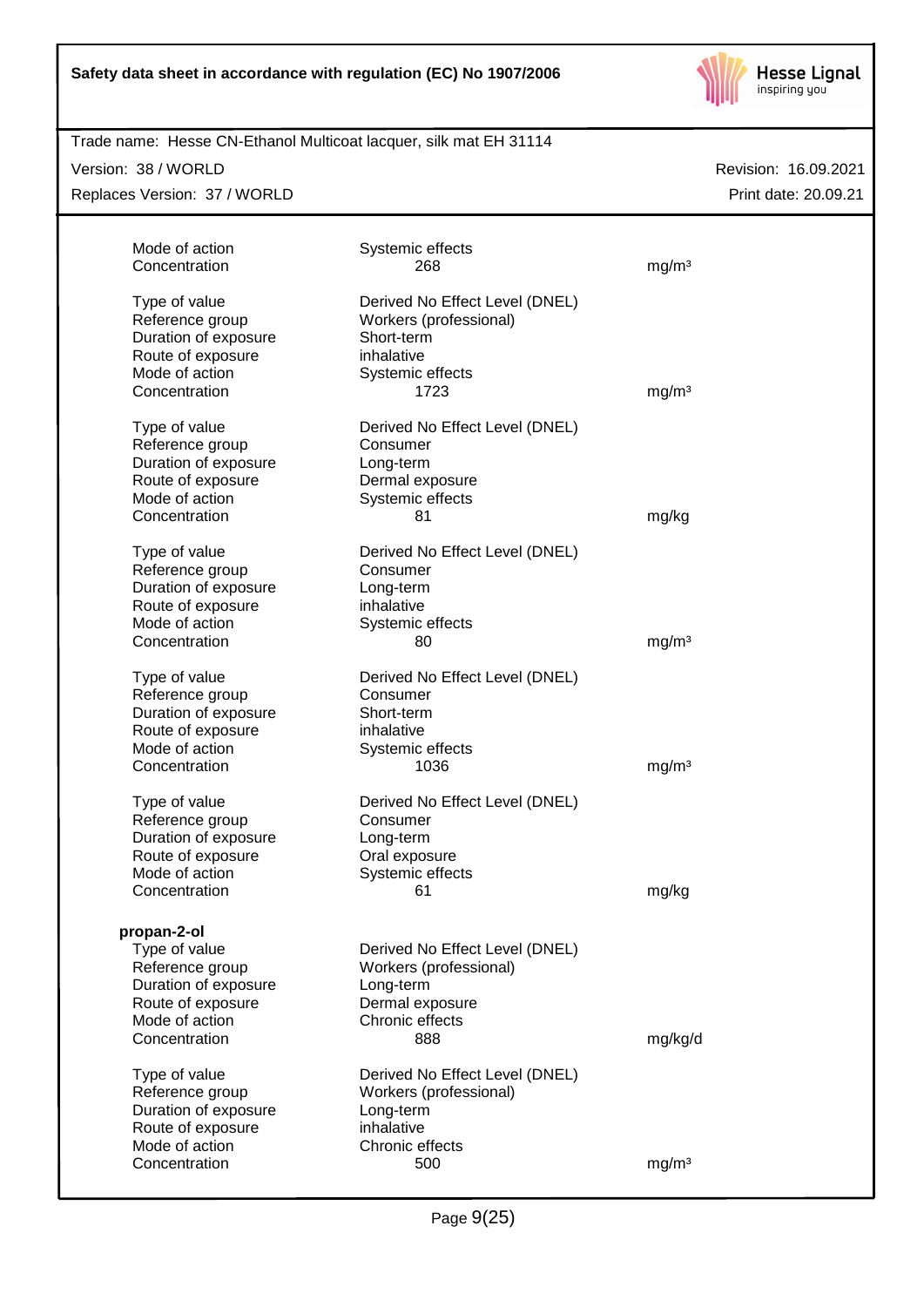

| Trade name: Hesse CN-Ethanol Multicoat lacquer, silk mat EH 31114 |                                            |                      |
|-------------------------------------------------------------------|--------------------------------------------|----------------------|
| Version: 38 / WORLD                                               |                                            | Revision: 16.09.2021 |
| Replaces Version: 37 / WORLD                                      |                                            | Print date: 20.09.21 |
|                                                                   |                                            |                      |
| Type of value<br>Reference group                                  | Derived No Effect Level (DNEL)<br>Consumer |                      |
| Duration of exposure                                              | Long-term                                  |                      |
| Route of exposure                                                 | inhalative                                 |                      |
| Mode of action                                                    | Chronic effects                            |                      |
| Concentration                                                     | 89                                         | mg/m <sup>3</sup>    |
| Type of value                                                     | Derived No Effect Level (DNEL)             |                      |
| Reference group                                                   | Consumer                                   |                      |
| Duration of exposure                                              | Long-term                                  |                      |
| Route of exposure                                                 | Oral exposure                              |                      |
| Mode of action                                                    | Chronic effects                            |                      |
| Concentration                                                     | 26                                         | mg/kg/d              |
| Type of value                                                     | Derived No Effect Level (DNEL)             |                      |
| Reference group                                                   | Consumer                                   |                      |
| Duration of exposure                                              | Long-term                                  |                      |
| Route of exposure<br>Mode of action                               | Dermal exposure                            |                      |
| Concentration                                                     | Systemic effects<br>319                    | mg/kg/d              |
|                                                                   |                                            |                      |
| 2-ethoxy-1-methylethyl acetate                                    |                                            |                      |
| Type of value                                                     | Derived No Effect Level (DNEL)             |                      |
| Reference group                                                   | Workers (professional)                     |                      |
| Duration of exposure                                              | Short-term                                 |                      |
| Route of exposure<br>Mode of action                               | inhalative<br>Systemic effects             |                      |
| Concentration                                                     | 608                                        | mg/m <sup>3</sup>    |
|                                                                   |                                            |                      |
| Type of value                                                     | Derived No Effect Level (DNEL)             |                      |
| Reference group                                                   | Workers (professional)                     |                      |
| Duration of exposure                                              | Long-term                                  |                      |
| Route of exposure<br>Mode of action                               | Dermal exposure                            |                      |
| Concentration                                                     | Systemic effects<br>103                    | mg/kg/d              |
|                                                                   |                                            |                      |
| Type of value                                                     | Derived No Effect Level (DNEL)             |                      |
| Reference group<br>Duration of exposure                           | Workers (professional)<br>Long-term        |                      |
| Route of exposure                                                 | inhalative                                 |                      |
| Mode of action                                                    | Systemic effects                           |                      |
| Concentration                                                     | 302                                        | mg/m <sup>3</sup>    |
| Type of value                                                     | Derived No Effect Level (DNEL)             |                      |
| Reference group                                                   | Consumer                                   |                      |
| Duration of exposure                                              | Short-term                                 |                      |
| Route of exposure                                                 | inhalative                                 |                      |
| Mode of action                                                    | Systemic effects                           |                      |
| Concentration                                                     | 365                                        | mg/m <sup>3</sup>    |
| Type of value                                                     | Derived No Effect Level (DNEL)             |                      |
| Reference group                                                   | Consumer                                   |                      |
| Duration of exposure                                              | Long-term                                  |                      |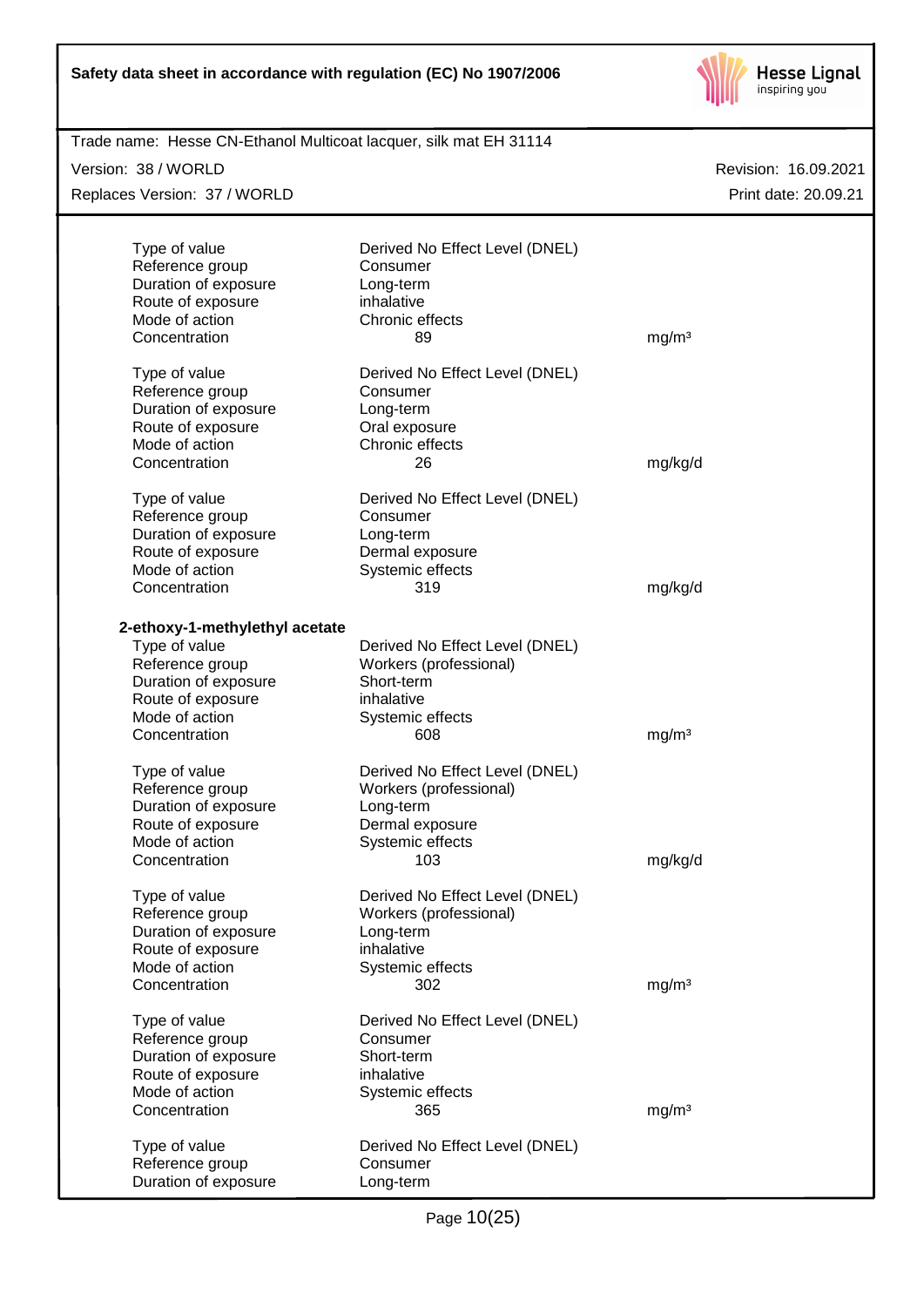

Trade name: Hesse CN-Ethanol Multicoat lacquer, silk mat EH 31114

Version: 38 / WORLD

Replaces Version: 37 / WORLD

| Route of exposure                   | Dermal exposure                |                   |
|-------------------------------------|--------------------------------|-------------------|
| Mode of action                      | Systemic effects               |                   |
| Concentration                       | 62                             | mg/kg/d           |
| Type of value                       | Derived No Effect Level (DNEL) |                   |
| Reference group                     | Consumer                       |                   |
| Duration of exposure                | Long-term                      |                   |
| Route of exposure                   | inhalative                     |                   |
| Mode of action                      | Systemic effects               |                   |
| Concentration                       | 181                            | mg/m <sup>3</sup> |
| Type of value                       | Derived No Effect Level (DNEL) |                   |
| Reference group                     | Consumer                       |                   |
| Duration of exposure                | Long-term                      |                   |
| Route of exposure                   | Oral exposure                  |                   |
| Mode of action                      | Systemic effects               |                   |
| Concentration                       | 13,1                           | mg/kg/d           |
|                                     |                                |                   |
| ethanol                             |                                |                   |
| Type of value                       | Derived No Effect Level (DNEL) |                   |
| Reference group                     | Workers (industrial)           |                   |
| Duration of exposure                | Short-term                     |                   |
| Route of exposure                   | inhalative                     |                   |
| Mode of action                      | Local effects                  |                   |
| Concentration                       | 1900                           | mg/m <sup>3</sup> |
| Type of value                       | Derived No Effect Level (DNEL) |                   |
| Reference group                     | Workers (industrial)           |                   |
| Duration of exposure                | Long-term                      |                   |
| Route of exposure                   | Dermal exposure                |                   |
| Mode of action                      | Systemic effects               |                   |
| Concentration                       | 343                            | mg/kg/d           |
| Type of value                       | Derived No Effect Level (DNEL) |                   |
| Reference group                     | Workers (industrial)           |                   |
| Duration of exposure                | Long-term                      |                   |
| Route of exposure                   | inhalative                     |                   |
| Mode of action                      | Systemic effects               |                   |
| Concentration                       | 960                            | mg/m <sup>3</sup> |
|                                     |                                |                   |
| Type of value                       | Derived No Effect Level (DNEL) |                   |
| Reference group                     | Consumer                       |                   |
| Duration of exposure                | Short-term                     |                   |
| Route of exposure<br>Mode of action | inhalative                     |                   |
| Concentration                       | Acute effects<br>960           |                   |
|                                     |                                | mg/m <sup>3</sup> |
| Type of value                       | Derived No Effect Level (DNEL) |                   |
| Reference group                     | Consumer                       |                   |
| Duration of exposure                | Long-term                      |                   |
| Route of exposure                   | Dermal exposure                |                   |
| Mode of action                      | Systemic effects               |                   |
| Concentration                       | 206                            | mg/kg/d           |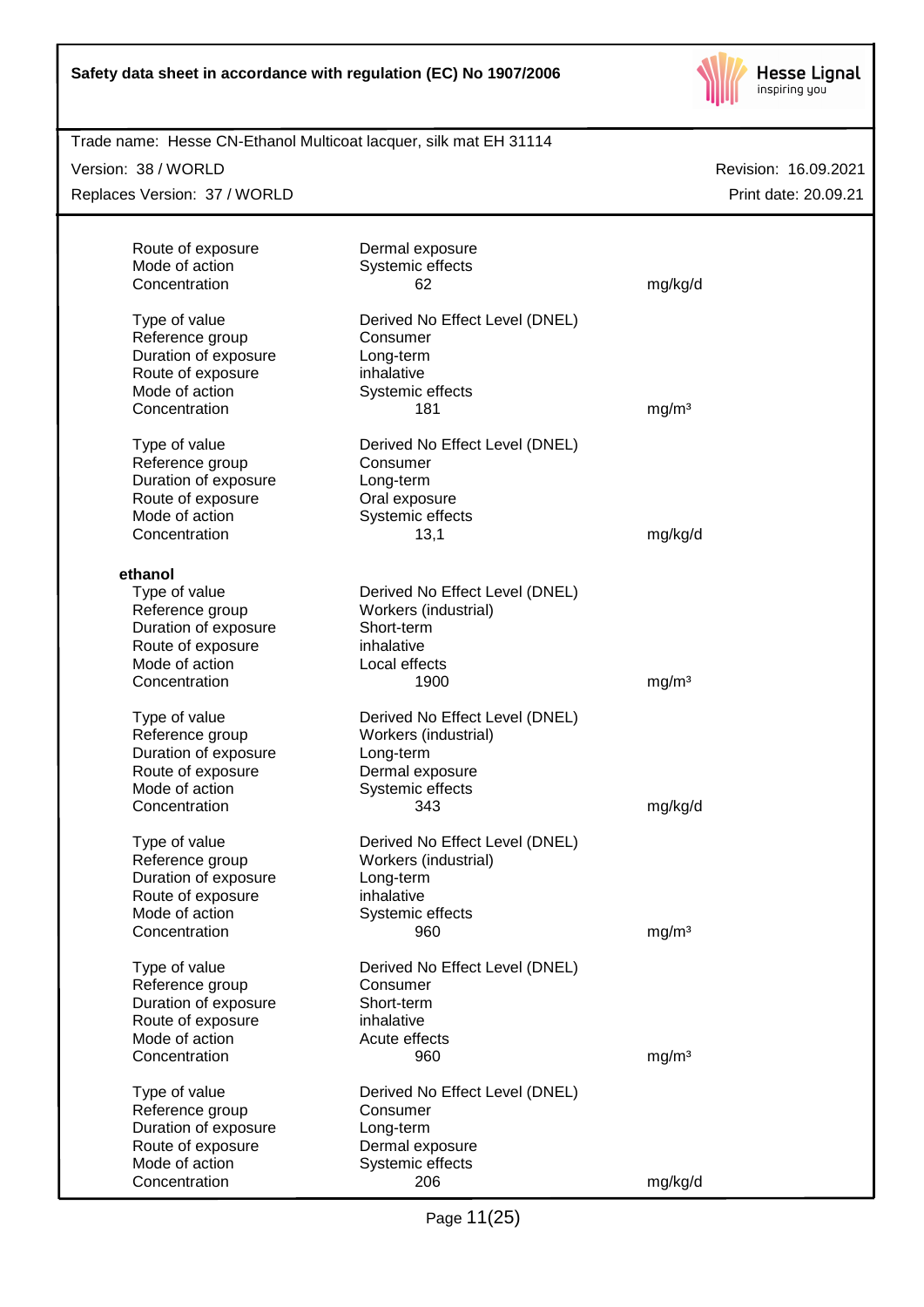

| Trade name: Hesse CN-Ethanol Multicoat lacquer, silk mat EH 31114<br>Version: 38 / WORLD |                                | Revision: 16.09.2021 |
|------------------------------------------------------------------------------------------|--------------------------------|----------------------|
| Replaces Version: 37 / WORLD                                                             |                                | Print date: 20.09.21 |
|                                                                                          |                                |                      |
| Type of value                                                                            | Derived No Effect Level (DNEL) |                      |
| Reference group                                                                          | Consumer                       |                      |
| Duration of exposure                                                                     | Long-term                      |                      |
| Route of exposure                                                                        | inhalative                     |                      |
| Mode of action<br>Concentration                                                          | Systemic effects<br>114        | mg/m <sup>3</sup>    |
|                                                                                          |                                |                      |
| Type of value                                                                            | Derived No Effect Level (DNEL) |                      |
| Reference group                                                                          | Consumer                       |                      |
| Duration of exposure                                                                     | Long-term                      |                      |
| Route of exposure                                                                        | Oral exposure                  |                      |
| Mode of action                                                                           | Systemic effects               |                      |
| Concentration                                                                            | 87                             | mg/kg/d              |
| <b>Predicted No Effect Concentration (PNEC)</b>                                          |                                |                      |
| isobutyl acetate                                                                         |                                |                      |
| Type of value                                                                            | <b>PNEC</b>                    |                      |
| <b>Type</b>                                                                              | Freshwater                     |                      |
| Concentration                                                                            | 0,17                           | mg/l                 |
| Type of value                                                                            | <b>PNEC</b>                    |                      |
| <b>Type</b>                                                                              | Saltwater                      |                      |
| Concentration                                                                            | 0,017                          | mg/l                 |
| Type of value                                                                            | <b>PNEC</b>                    |                      |
| <b>Type</b>                                                                              | Water                          |                      |
| Conditions                                                                               | sporadic release               |                      |
| Concentration                                                                            | 0,34                           | mg/l                 |
| Type of value                                                                            | <b>PNEC</b>                    |                      |
| Type                                                                                     | Sewage treatment plant (STP)   |                      |
| Concentration                                                                            | 200                            | mg/l                 |
|                                                                                          |                                |                      |
| Type of value                                                                            | <b>PNEC</b>                    |                      |
| <b>Type</b>                                                                              | Fresh water sediment           |                      |
| Concentration                                                                            | 0,877                          | mg/kg                |
| Type of value                                                                            | <b>PNEC</b>                    |                      |
| <b>Type</b>                                                                              | saltwater sediment             |                      |
| Concentration                                                                            | 0,0877                         | mg/kg                |
| Type of value                                                                            | <b>PNEC</b>                    |                      |
| <b>Type</b>                                                                              | Soil                           |                      |
| Concentration                                                                            | 0,0755                         | mg/kg                |
| n-butyl acetate                                                                          |                                |                      |
| Type of value                                                                            | <b>PNEC</b>                    |                      |
| <b>Type</b>                                                                              | Freshwater                     |                      |
| Concentration                                                                            | 0,18                           | mg/l                 |
|                                                                                          |                                |                      |
| Type of value                                                                            | <b>PNEC</b>                    |                      |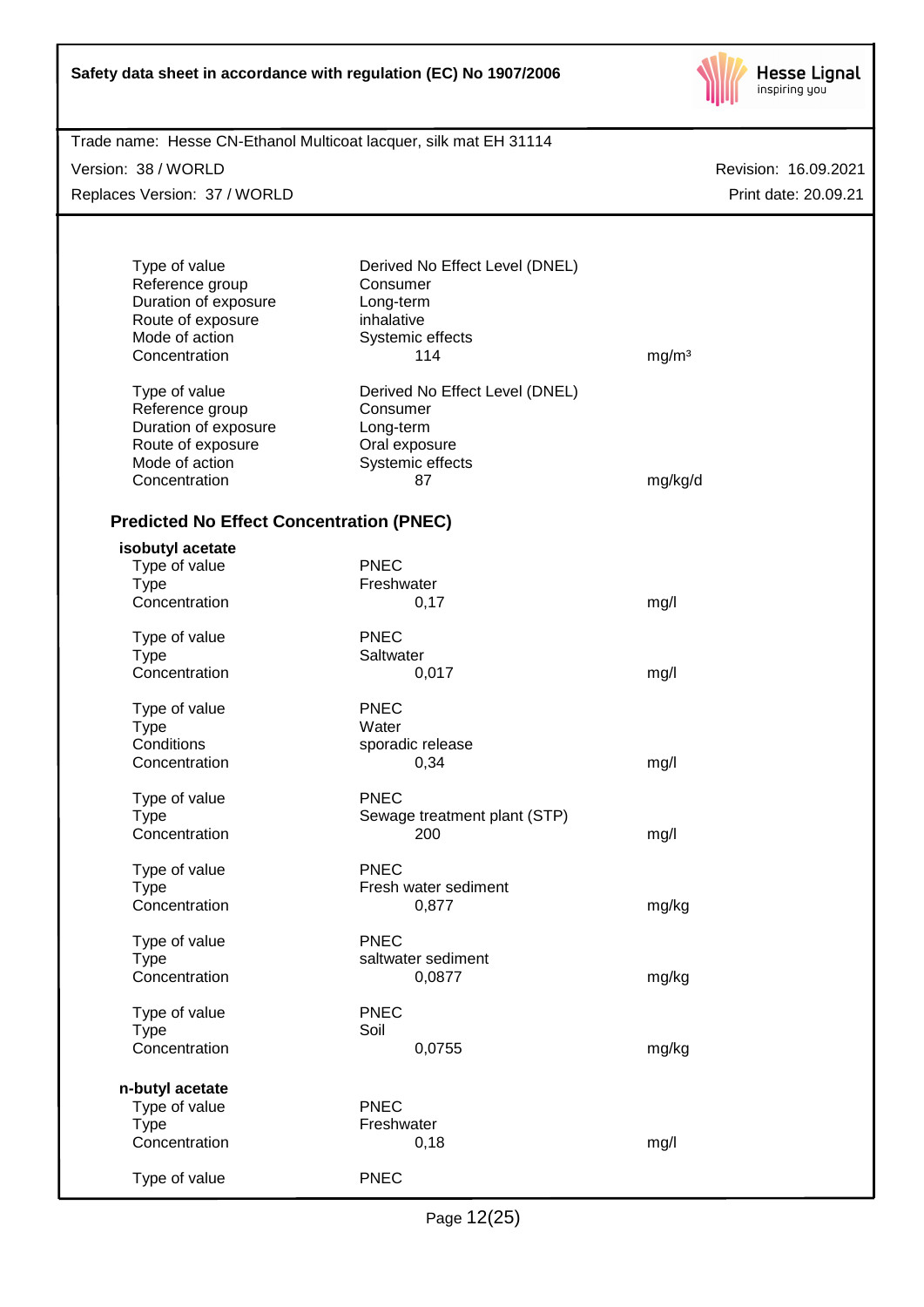

#### Version: 38 / WORLD

Replaces Version: 37 / WORLD

| <b>Type</b><br>Concentration                                | Saltwater<br>0,018                                  | mg/l  |
|-------------------------------------------------------------|-----------------------------------------------------|-------|
| Type of value<br><b>Type</b><br>Concentration               | <b>PNEC</b><br>Sewage treatment plant (STP)<br>35,6 | mg/l  |
| Type of value<br><b>Type</b><br>Conditions<br>Concentration | <b>PNEC</b><br>Water<br>sporadic release<br>0,36    | mg/l  |
| Type of value<br><b>Type</b><br>Concentration               | <b>PNEC</b><br>Fresh water sediment<br>0,981        | mg/kg |
| Type of value<br><b>Type</b><br>Concentration               | <b>PNEC</b><br>saltwater sediment<br>0,0981         | mg/l  |
| Type of value<br><b>Type</b><br>Concentration               | <b>PNEC</b><br>Soil<br>0,0903                       | mg/kg |
| n-propanol<br>Type of value<br><b>Type</b><br>Concentration | <b>PNEC</b><br>Freshwater<br>10                     | mg/l  |
| Type of value<br><b>Type</b><br>Concentration               | <b>PNEC</b><br>Sewage treatment plant (STP)<br>96   | mg/l  |
| Type of value<br><b>Type</b><br>Concentration               | <b>PNEC</b><br>Soil<br>2,2                          | mg/kg |
| Type of value<br><b>Type</b><br>Concentration               | <b>PNEC</b><br>saltwater sediment<br>2,28           | mg/kg |
| Type of value<br><b>Type</b><br>Concentration               | <b>PNEC</b><br>Fresh water sediment<br>22,8         | mg/kg |
| Type of value<br>Conditions<br>Concentration                | <b>PNEC</b><br>sporadic release<br>10               | mg/l  |
| Type of value<br><b>Type</b><br>Concentration               | <b>PNEC</b><br>Saltwater<br>1                       | mg/l  |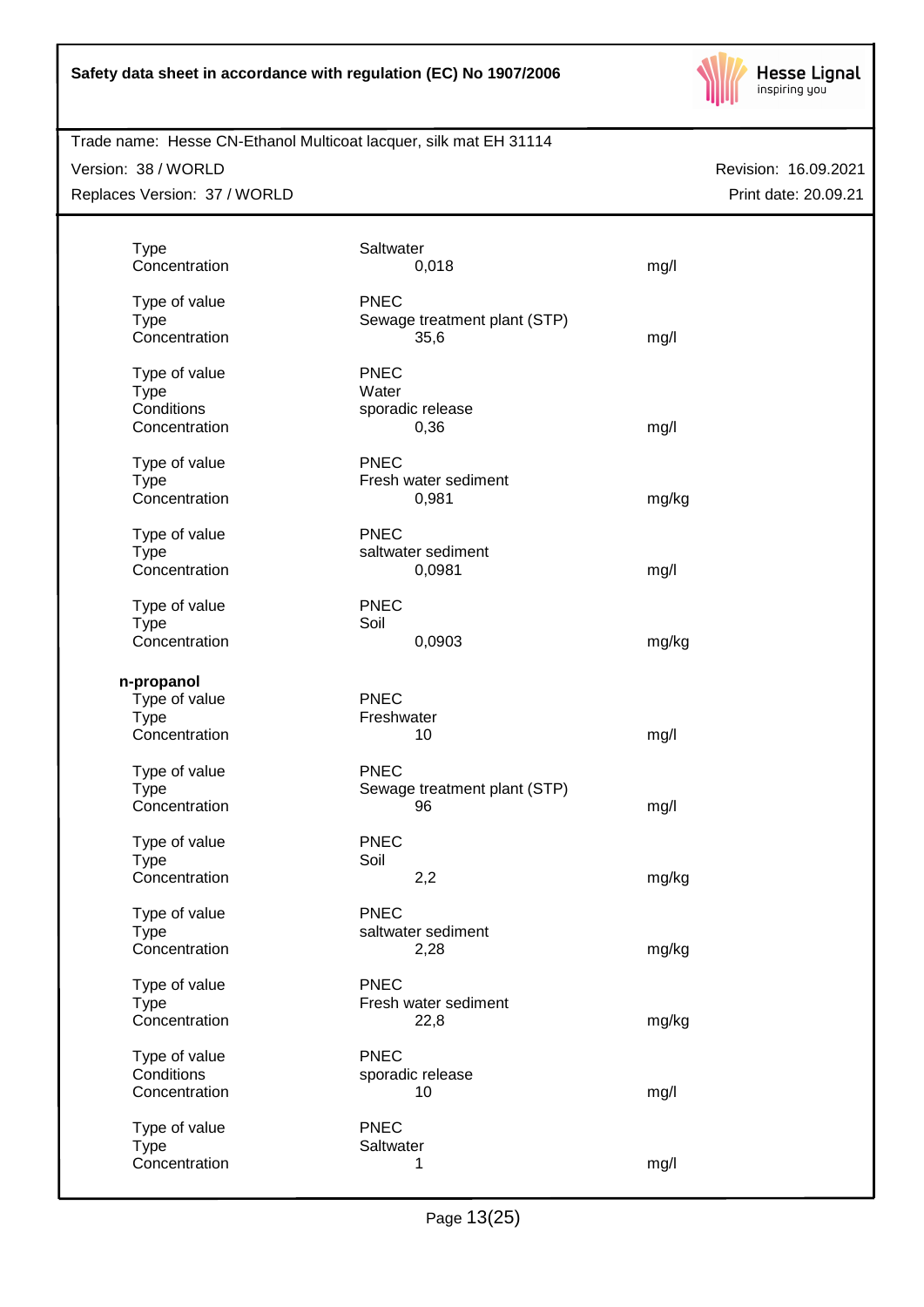

Trade name: Hesse CN-Ethanol Multicoat lacquer, silk mat EH 31114

Version: 38 / WORLD

Replaces Version: 37 / WORLD

| propan-2-ol                    |                              |       |
|--------------------------------|------------------------------|-------|
| Type of value                  | <b>PNEC</b>                  |       |
| <b>Type</b>                    | Freshwater                   |       |
| Concentration                  | 140,9                        | mg/l  |
| Type of value                  | <b>PNEC</b>                  |       |
| <b>Type</b>                    | Saltwater                    |       |
| Concentration                  | 140,9                        | mg/l  |
| Type of value                  | <b>PNEC</b>                  |       |
| Conditions                     | sporadic release             |       |
| Concentration                  | 140,9                        | mg/l  |
| Type of value                  | <b>PNEC</b>                  |       |
| <b>Type</b>                    | Fresh water sediment         |       |
| Concentration                  | 552                          | mg/kg |
| Type of value                  | <b>PNEC</b>                  |       |
| <b>Type</b>                    | saltwater sediment           |       |
| Concentration                  | 552                          | mg/kg |
| Type of value                  | <b>PNEC</b>                  |       |
| <b>Type</b>                    | Soil                         |       |
| Concentration                  | 28                           | mg/kg |
| Type of value                  | <b>PNEC</b>                  |       |
| <b>Type</b>                    | Sewage treatment plant (STP) |       |
| Concentration                  | 2251                         | mg/l  |
| 2-ethoxy-1-methylethyl acetate |                              |       |
| Type of value                  | <b>PNEC</b>                  |       |
| <b>Type</b>                    | Freshwater                   |       |
| Concentration                  | 1,3                          | mg/l  |
| Type of value                  | <b>PNEC</b>                  |       |
| <b>Type</b>                    | Saltwater                    |       |
| Concentration                  | 0,13                         | mg/l  |
| Type of value                  | <b>PNEC</b>                  |       |
| <b>Type</b>                    | Fresh water sediment         |       |
| Concentration                  | 6,4                          | mg/kg |
| Type of value                  | <b>PNEC</b>                  |       |
| <b>Type</b>                    | saltwater sediment           |       |
| Concentration                  | 0,64                         | mg/kg |
| Type of value                  | <b>PNEC</b>                  |       |
| <b>Type</b>                    | Soil                         |       |
| Concentration                  | 1,34                         | mg/kg |
| Type of value                  | <b>PNEC</b>                  |       |
| <b>Type</b>                    | Sewage treatment plant (STP) |       |
| Concentration                  | 62,5                         | mg/l  |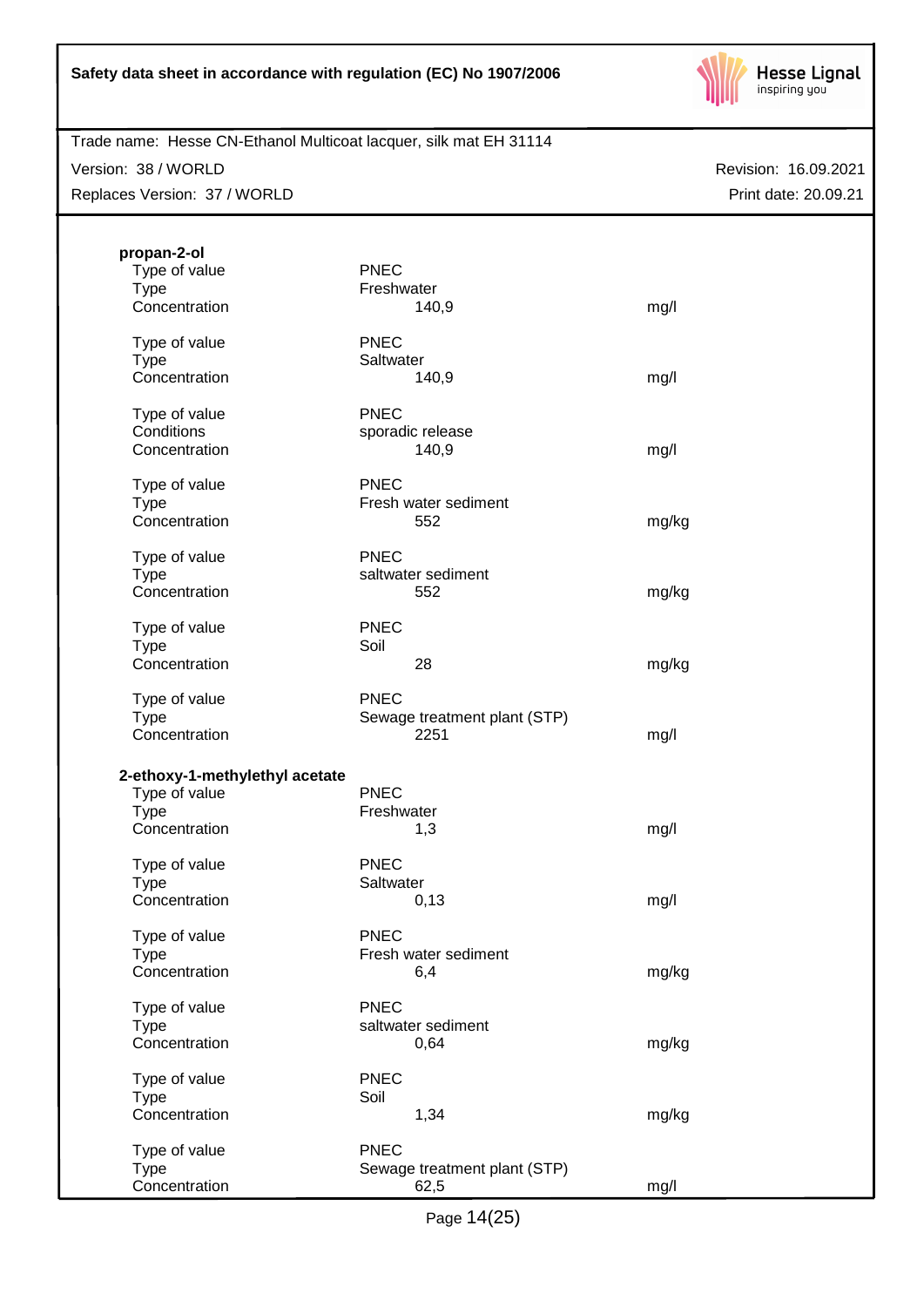

Trade name: Hesse CN-Ethanol Multicoat lacquer, silk mat EH 31114

Version: 38 / WORLD Replaces Version: 37 / WORLD Revision: 16.09.2021 Print date: 20.09.21

| ethanol<br>Type of value<br><b>Type</b><br>Concentration | <b>PNEC</b><br>Freshwater<br>0,96                  | mg/l  |
|----------------------------------------------------------|----------------------------------------------------|-------|
| Type of value<br><b>Type</b><br>Concentration            | <b>PNEC</b><br>marine water<br>0,79                | mg/l  |
| Type of value<br>Conditions<br>Concentration             | <b>PNEC</b><br>sporadic release<br>2,75            | mg/l  |
| Type of value<br><b>Type</b><br>Concentration            | <b>PNEC</b><br>Sewage treatment plant (STP)<br>580 | mg/l  |
| Type of value<br><b>Type</b><br>Concentration            | <b>PNEC</b><br>Fresh water sediment<br>3,6         | mg/kg |
| Type of value<br><b>Type</b><br>Concentration            | <b>PNEC</b><br>saltwater sediment<br>2,9           | mg/kg |
| Type of value<br><b>Type</b><br>Concentration            | <b>PNEC</b><br>Soil<br>0,63                        | mg/kg |

# **8.2. Exposure controls**

# **Exposure controls**

Users are advised to consider national Occupational Exposure Limits or other equivalent values. Provide for sufficient ventilation. This can be achieved by local exhaust or general exhaust air collection. Wear a suitable respirator if the ventilation is not sufficient to keep the solvent vapour concentration below the occupational limit values.

# **Respiratory protection**

Avoid inhalation of vapour and spray mist. Use breathing apparatus if exposed to vapours/dust/aerosol. Recommended Filter type: Respiratory protection mask with combination filter A/P2

# **Hand protection**

| Protective gloves complying with EN 374.                                                             |      |     |                                                                                                       |  |
|------------------------------------------------------------------------------------------------------|------|-----|-------------------------------------------------------------------------------------------------------|--|
| Glove material                                                                                       |      |     |                                                                                                       |  |
| Multilayer gloves made from                                                                          |      |     |                                                                                                       |  |
| Appropriate Material                                                                                 |      |     | Fluorinated rubber / butyl-rubber                                                                     |  |
| Material thickness                                                                                   | $>=$ | 0.7 | mm                                                                                                    |  |
| Breakthrough time                                                                                    | $>=$ | 30  | min                                                                                                   |  |
|                                                                                                      |      |     | This recommendation is valid only for the product named in this safety data sheet supplied by us, and |  |
| only for the indicated intended use purposes.                                                        |      |     |                                                                                                       |  |
|                                                                                                      |      |     | For special purposes, it is recommended to check the resistance to chemicals of the protective gloves |  |
| mentioned above together with the supplier of these gloves.                                          |      |     |                                                                                                       |  |
| The instructions and information provided by the glove manufacturer on use, storage, maintenance and |      |     |                                                                                                       |  |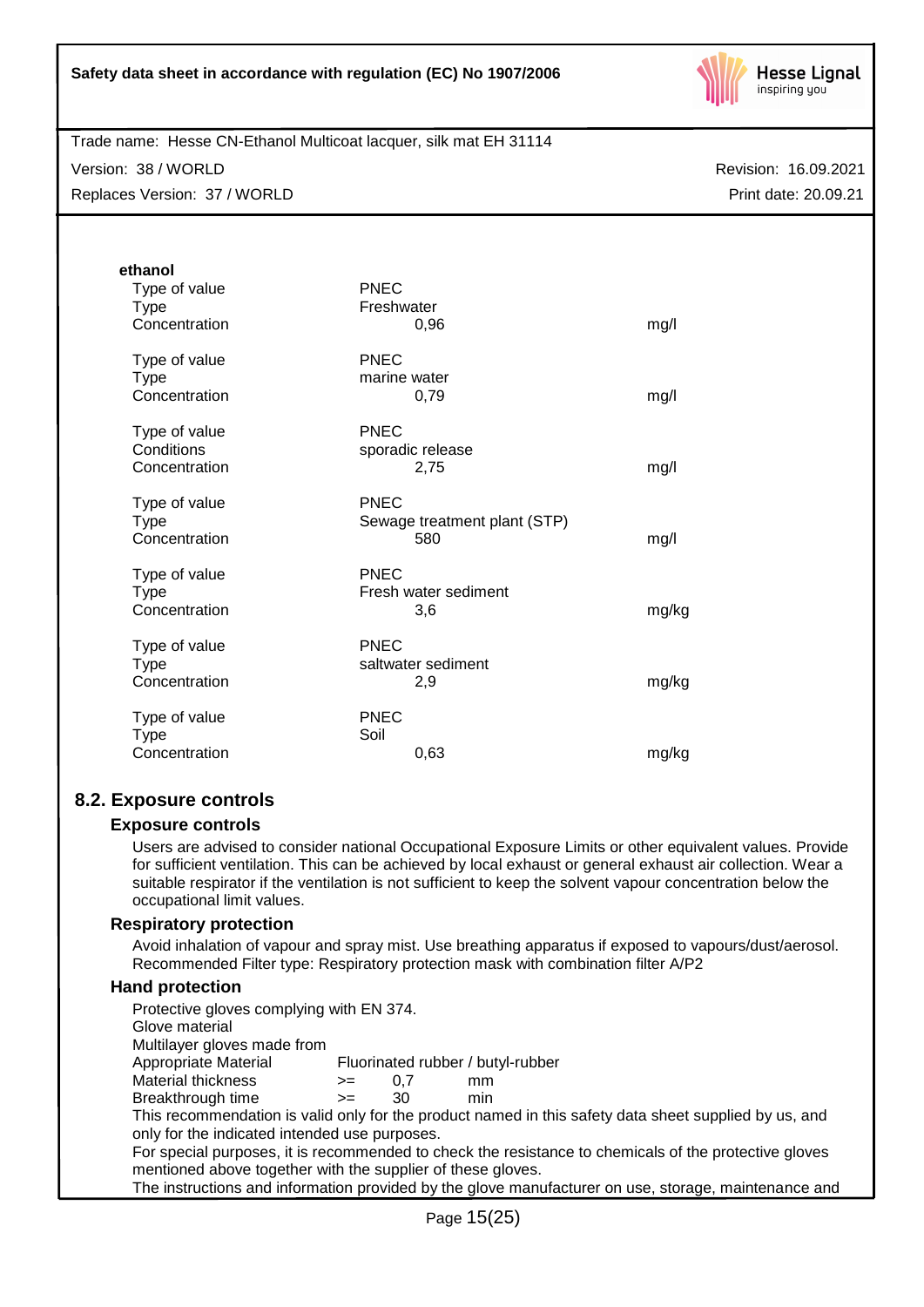

Version: 38 / WORLD

Replaces Version: 37 / WORLD

Revision: 16.09.2021

Print date: 20.09.21

replacement must be followed.

The breakthrough time must be greater than the end use time of the product. Gloves should be replaced regularly and if there is any sign of damage to the glove material. The performance or effectiveness of the glove may be reduced by physical/ chemical damage and poor maintenance.

### **Eye protection**

Wear eye glasses with side protection according to EN 166.

### **Body protection**

Wear suitable protective clothing. Remove contaminated clothing and wash it before reuse. Wash hands before breaks and after work.

### **9. Physical and chemical properties**

# **9.1. Information on basic physical and chemical properties**

| Form                                         | liquid       |                |             |     |                 |
|----------------------------------------------|--------------|----------------|-------------|-----|-----------------|
| <b>Colour</b>                                | colourless   |                |             |     |                 |
| <b>Odour</b>                                 | alcohol-like |                |             |     |                 |
| <b>Odour threshold</b>                       |              |                |             |     |                 |
| Remarks                                      |              | not determined |             |     |                 |
| <b>Melting point</b>                         |              |                |             |     |                 |
| <b>Remarks</b>                               |              | not determined |             |     |                 |
| <b>Freezing point</b>                        |              |                |             |     |                 |
| <b>Remarks</b>                               |              | not determined |             |     |                 |
| Initial boiling point and boiling range      |              |                |             |     |                 |
| Value                                        |              | 78             | to          | 190 | °C              |
| <b>Flash point</b>                           |              |                |             |     |                 |
| Value                                        |              | 10             |             |     | $\rm ^{\circ}C$ |
| <b>Evaporation rate</b>                      |              |                |             |     |                 |
| Remarks                                      |              | not determined |             |     |                 |
| <b>Flammability (solid, gas)</b>             |              |                |             |     |                 |
| not determined                               |              |                |             |     |                 |
| Upper/lower flammability or explosive limits |              |                |             |     |                 |
| Remarks                                      |              | not determined |             |     |                 |
| Vapour pressure                              |              |                |             |     |                 |
| <b>Remarks</b>                               |              | not determined |             |     |                 |
| <b>Vapour density</b>                        |              |                |             |     |                 |
| <b>Remarks</b>                               |              | not determined |             |     |                 |
| <b>Density</b>                               |              |                |             |     |                 |
| Value                                        | appr.        | 0,914          |             |     | kg/l            |
| Temperature                                  |              | 20             | $^{\circ}C$ |     |                 |
| <b>Solubility in water</b>                   |              |                |             |     |                 |
| Remarks                                      |              | not determined |             |     |                 |
| Solubility(ies)                              |              |                |             |     |                 |
| Remarks                                      |              | not determined |             |     |                 |
|                                              |              |                |             |     |                 |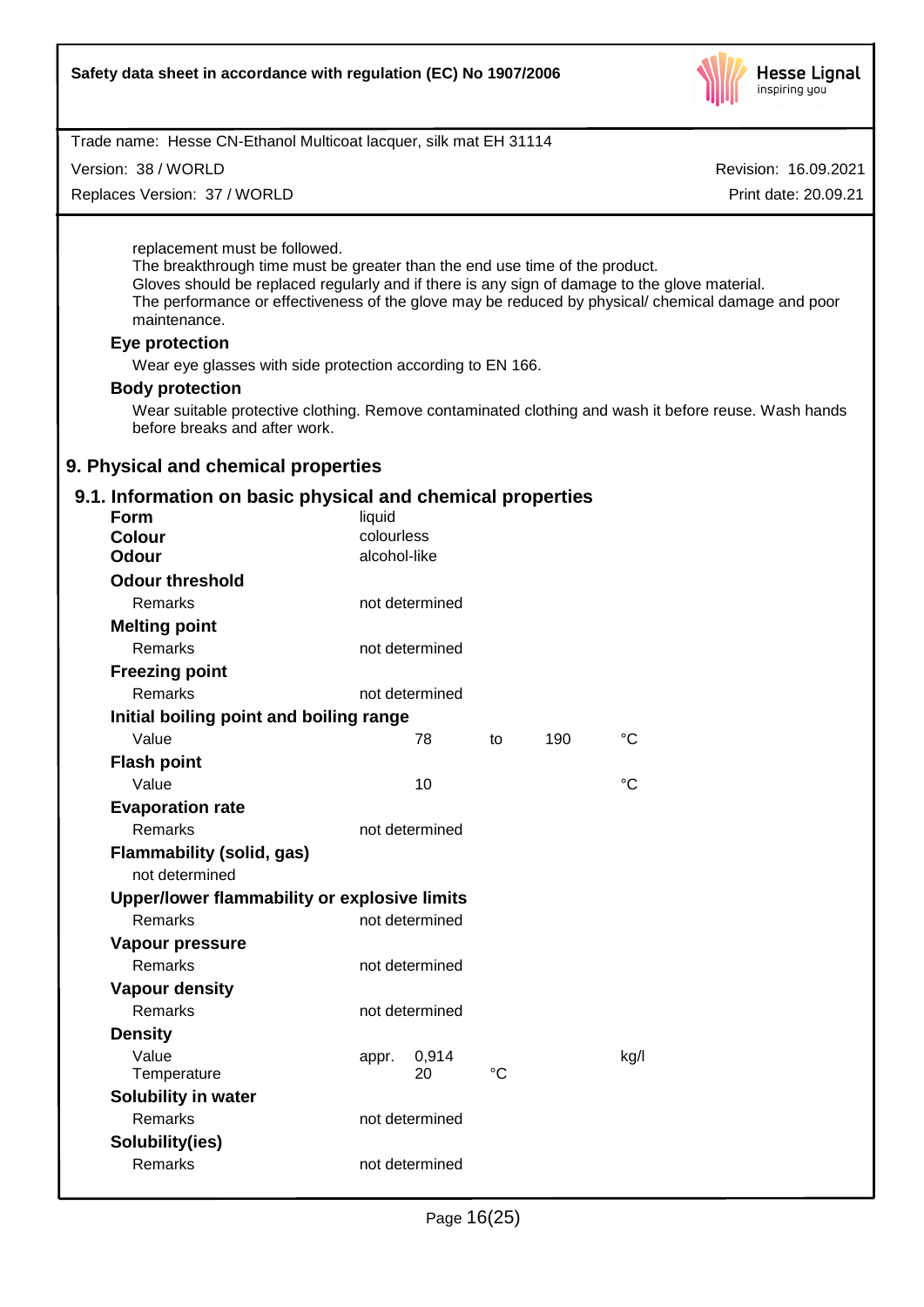

Version: 38 / WORLD

Replaces Version: 37 / WORLD

Revision: 16.09.2021 Print date: 20.09.21

| <b>Partition coefficient: n-octanol/water</b> |                      |    |    |   |
|-----------------------------------------------|----------------------|----|----|---|
| Remarks                                       | not determined       |    |    |   |
| Ignition temperature                          |                      |    |    |   |
| <b>Remarks</b>                                | not determined       |    |    |   |
| <b>Decomposition temperature</b>              |                      |    |    |   |
| Remarks                                       | not determined       |    |    |   |
| Viscosity                                     |                      |    |    |   |
| Remarks                                       | not determined       |    |    |   |
| <b>Efflux time</b>                            |                      |    |    |   |
| Value                                         | 28                   | to | 34 | S |
| Temperature<br>Method                         | 20<br>DIN 53211 4 mm | °C |    |   |
|                                               |                      |    |    |   |
| <b>Explosive properties</b><br>evaluation     |                      |    |    |   |
|                                               | not determined       |    |    |   |
| <b>Oxidising properties</b>                   |                      |    |    |   |
| Remarks                                       | not determined       |    |    |   |
| 9.2. Other information                        |                      |    |    |   |
| Non-volatile content                          |                      |    |    |   |
|                                               |                      |    |    |   |

| calculated value |   |
|------------------|---|
| 21.8             | % |
|                  |   |

# **Other information**

This information is not available.

# **10. Stability and reactivity**

# **10.1. Reactivity**

Stable under recommended storage and handling conditions (see section 7).

# **10.2. Chemical stability**

Stable under normal conditions.

# **10.3. Possibility of hazardous reactions**

To avoid thermal decomposition, do not overheat.

# **10.4. Conditions to avoid**

Isolate from sources of heat, sparks and open flame.

# **10.5. Incompatible materials**

Keep away from oxidising agents, strongly alkaline and strongly acid materials in order to avoid exothermic reactions.

# **10.6. Hazardous decomposition products**

Carbon monoxide and carbon dioxide, nitrous oxides (NOx), dense black smoke, No decomposition if used as prescribed.

# **11. Toxicological information**

**11.1. Information on toxicological effects**

# **Acute oral toxicity**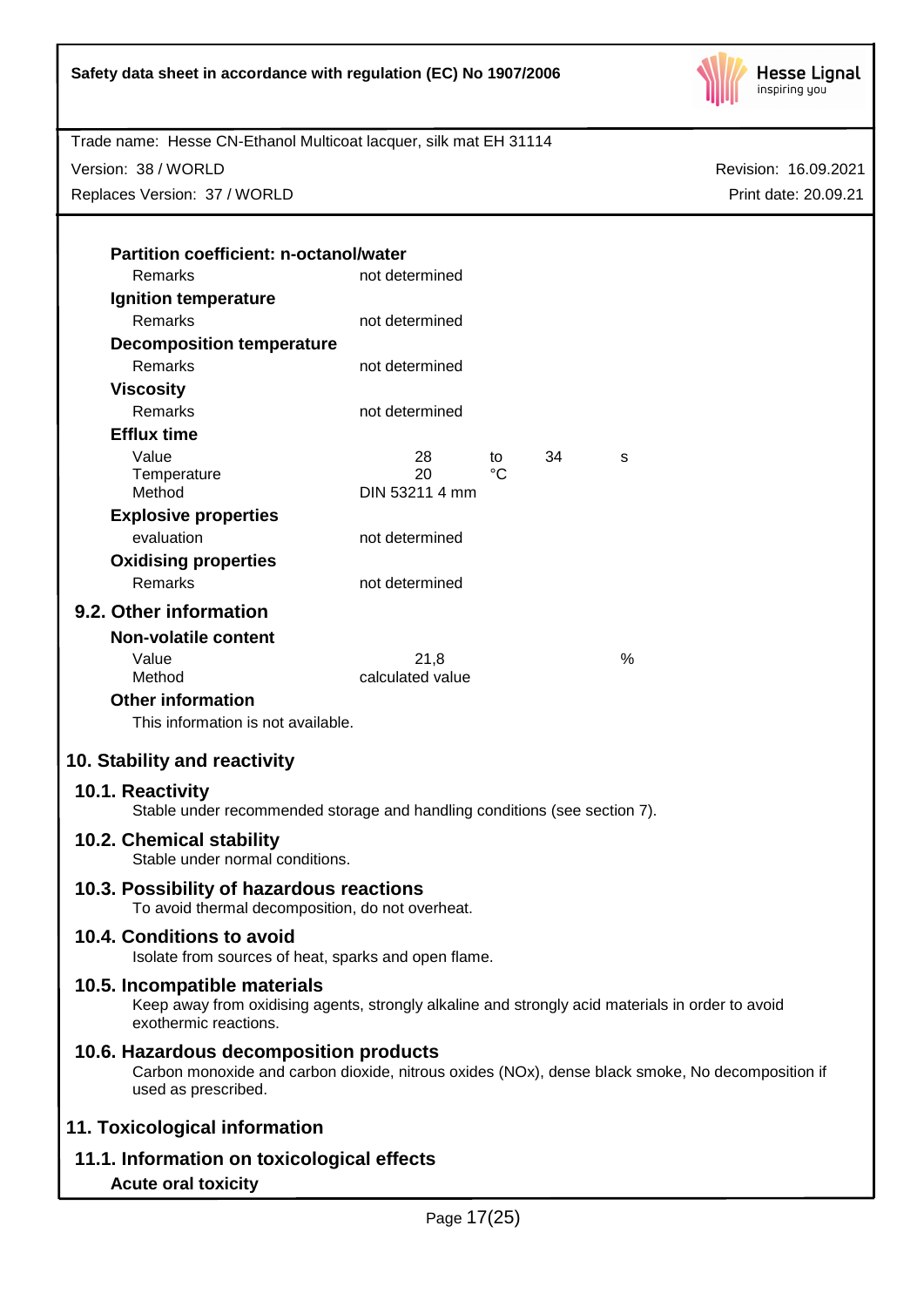

Version: 38 / WORLD

Replaces Version: 37 / WORLD

| Method                                                    | Calculation method (Regulation (EC) No. 1272/2008)                                                                      |
|-----------------------------------------------------------|-------------------------------------------------------------------------------------------------------------------------|
| <b>Remarks</b>                                            | Based on available data, the classification criteria are not met.                                                       |
| <b>Acute dermal toxicity</b>                              |                                                                                                                         |
| Method<br>Remarks                                         | Calculation method (Regulation (EC) No. 1272/2008)<br>Based on available data, the classification criteria are not met. |
| <b>Acute inhalational toxicity</b>                        |                                                                                                                         |
| Method<br><b>Remarks</b>                                  | Calculation method (Regulation (EC) No. 1272/2008)<br>Based on available data, the classification criteria are not met. |
| <b>Skin corrosion/irritation</b>                          |                                                                                                                         |
| Method<br><b>Remarks</b>                                  | Calculation method (Regulation (EC) No. 1272/2008)<br>Based on available data, the classification criteria are not met. |
| Serious eye damage/irritation                             |                                                                                                                         |
| evaluation                                                | corrosive                                                                                                               |
| Method<br>Remarks                                         | Calculation method (Regulation (EC) No. 1272/2008)<br>The classification criteria are met.                              |
| Serious eye damage/irritation (Components)                |                                                                                                                         |
| propan-2-ol                                               |                                                                                                                         |
| Species                                                   | rabbit                                                                                                                  |
| <b>Observation Period</b>                                 | 14<br>d                                                                                                                 |
| evaluation<br>Source                                      | Irritating to eyes.<br>1 (reliable without restriction)                                                                 |
|                                                           |                                                                                                                         |
| n-propanol<br>Species                                     | rabbit                                                                                                                  |
| <b>Sensitization</b>                                      |                                                                                                                         |
| Method<br><b>Remarks</b>                                  | Calculation method (Regulation (EC) No. 1272/2008)<br>Based on available data, the classification criteria are not met. |
| <b>Mutagenicity</b>                                       |                                                                                                                         |
| Method                                                    | Calculation method (Regulation (EC) No. 1272/2008)                                                                      |
| <b>Remarks</b>                                            | Based on available data, the classification criteria are not met.                                                       |
| <b>Reproductive toxicity</b>                              |                                                                                                                         |
| Method<br>Remarks                                         | Calculation method (Regulation (EC) No. 1272/2008)<br>Based on available data, the classification criteria are not met. |
| Carcinogenicity                                           |                                                                                                                         |
| Method<br>Remarks                                         | Calculation method (Regulation (EC) No. 1272/2008)<br>Based on available data, the classification criteria are not met. |
| <b>Specific Target Organ Toxicity (STOT)</b>              |                                                                                                                         |
| Single exposure                                           |                                                                                                                         |
| Method                                                    | Calculation method (Regulation (EC) No. 1272/2008)                                                                      |
| Remarks<br>evaluation                                     | The classification criteria are met.<br>May cause drowsiness or dizziness.                                              |
| <b>Repeated exposure</b>                                  |                                                                                                                         |
| Remarks                                                   | Based on available data, the classification criteria are not met.                                                       |
| <b>Specific Target Organ Toxicity (STOT) (Components)</b> |                                                                                                                         |
| propan-2-ol                                               |                                                                                                                         |
| Specific target organ toxicity - single exposure          |                                                                                                                         |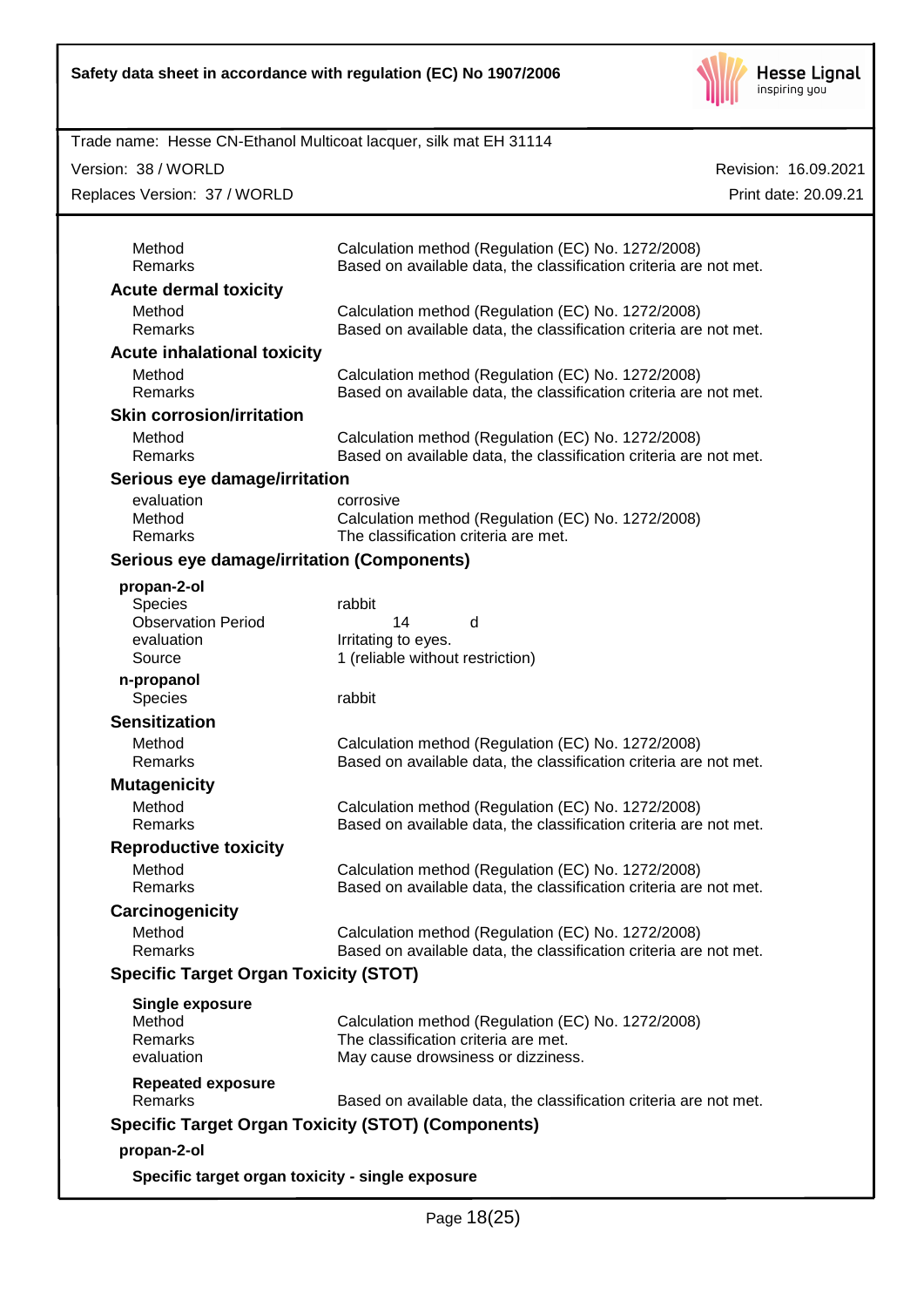

Revision: 16.09.2021

Print date: 20.09.21

Trade name: Hesse CN-Ethanol Multicoat lacquer, silk mat EH 31114

Version: 38 / WORLD

Replaces Version: 37 / WORLD

|                                                    | Organs: Nervous system                                                                  |  |  |
|----------------------------------------------------|-----------------------------------------------------------------------------------------|--|--|
| Remarks<br>2-ethoxy-1-methylethyl acetate          | Possible narcotic effects (drowsiness, dizziness).                                      |  |  |
| Specific target organ toxicity - repeated exposure |                                                                                         |  |  |
|                                                    | Organs: Nervous system                                                                  |  |  |
| Remarks                                            | Possible narcotic effects (drowsiness, dizziness).                                      |  |  |
| isobutyl acetate                                   |                                                                                         |  |  |
| Specific target organ toxicity - repeated exposure | Organs: Nervous system                                                                  |  |  |
| Remarks                                            | Possible narcotic effects (drowsiness, dizziness).                                      |  |  |
| n-butyl acetate                                    |                                                                                         |  |  |
| Specific target organ toxicity - repeated exposure |                                                                                         |  |  |
| Remarks                                            | Organs: Nervous system<br>Possible narcotic effects (drowsiness, dizziness).            |  |  |
| n-propanol                                         |                                                                                         |  |  |
|                                                    | Route of exposure inhalative                                                            |  |  |
| Remarks                                            | Organs: Nervous system<br>Possible narcotic effects (drowsiness, dizziness).            |  |  |
| <b>Aspiration hazard</b>                           |                                                                                         |  |  |
|                                                    | Based on available data, the classification criteria are not met.                       |  |  |
| <b>Other information</b>                           |                                                                                         |  |  |
| No toxicological data are available.               |                                                                                         |  |  |
|                                                    |                                                                                         |  |  |
| 12. Ecological information                         |                                                                                         |  |  |
| 12.1. Toxicity                                     |                                                                                         |  |  |
| <b>General information</b>                         |                                                                                         |  |  |
|                                                    | For this subsection there is no ecotoxicological data available on the product as such. |  |  |
| 12.2. Persistence and degradability                |                                                                                         |  |  |
| <b>General information</b>                         |                                                                                         |  |  |
|                                                    | For this subsection there is no ecotoxicological data available on the product as such. |  |  |
| 12.3. Bioaccumulative potential                    |                                                                                         |  |  |
| <b>General information</b>                         |                                                                                         |  |  |
|                                                    | For this subsection there is no ecotoxicological data available on the product as such. |  |  |
| <b>Partition coefficient: n-octanol/water</b>      |                                                                                         |  |  |
| Remarks                                            | not determined                                                                          |  |  |
| 12.4. Mobility in soil                             |                                                                                         |  |  |
| <b>General information</b>                         |                                                                                         |  |  |
|                                                    | For this subsection there is no ecotoxicological data available on the product as such. |  |  |
| <b>Mobility in soil</b>                            |                                                                                         |  |  |
| no data available                                  |                                                                                         |  |  |
| 12.5. Results of PBT and vPvB assessment           |                                                                                         |  |  |
| <b>General information</b>                         |                                                                                         |  |  |
|                                                    |                                                                                         |  |  |
|                                                    | Page 19(25)                                                                             |  |  |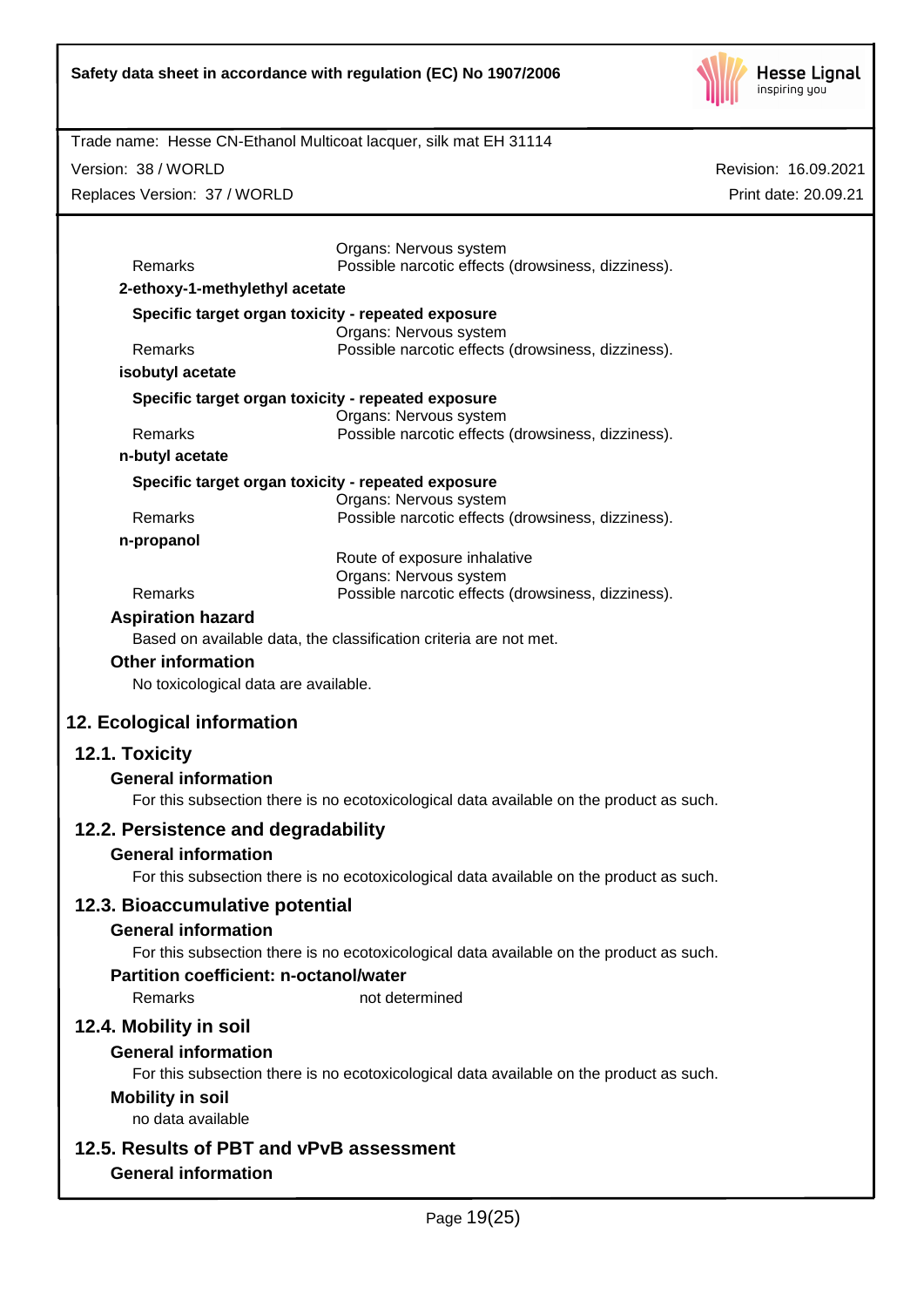

Version: 38 / WORLD

Replaces Version: 37 / WORLD

Revision: 16.09.2021 Print date: 20.09.21

For this subsection there is no ecotoxicological data available on the product as such.

### **12.6. Other adverse effects**

### **General information**

For this subsection there is no ecotoxicological data available on the product as such.

### **General information / ecology**

For this subsection there is no ecotoxicological data available on the product as such.

### **13. Disposal considerations**

### **13.1. Waste treatment methods**

### **Disposal recommendations for the product**

Where possible recycling is preferred to disposal or incineration. Do not allow to enter drains or waterways.

### **Disposal recommendations for packaging**

Completely emptied packagings can be given for recycling.

# **14. Transport information**

|                                     | <b>Land transport ADR/RID</b> | <b>Marine transport</b><br><b>IMDG/GGVSee</b> | Air transport<br><b>ICAO/IATA</b> |
|-------------------------------------|-------------------------------|-----------------------------------------------|-----------------------------------|
| Tunnel restriction code             | D/E                           |                                               |                                   |
| 14.1. UN number                     | 1263                          | 1263                                          | 1263                              |
| 14.2. UN proper shipping name       | <b>PAINT</b>                  | <b>PAINT</b>                                  | <b>PAINT</b>                      |
| 14.3. Transport hazard<br>class(es) | 3                             | 3                                             | 3                                 |
| Label                               | 썐                             |                                               | ฃ                                 |
| 14.4. Packing group                 | $\mathbf{II}$                 | $\mathbf{I}$                                  | $\mathbf{II}$                     |
| Special provision                   | 640D                          |                                               |                                   |
| <b>Limited Quantity</b>             | 51                            |                                               |                                   |
| Transport category                  | 2                             |                                               |                                   |

# **15. Regulatory information \*\*\***

**15.1. Safety, health and environmental regulations/legislation specific for the substance or mixture**

**VOC \*\*\***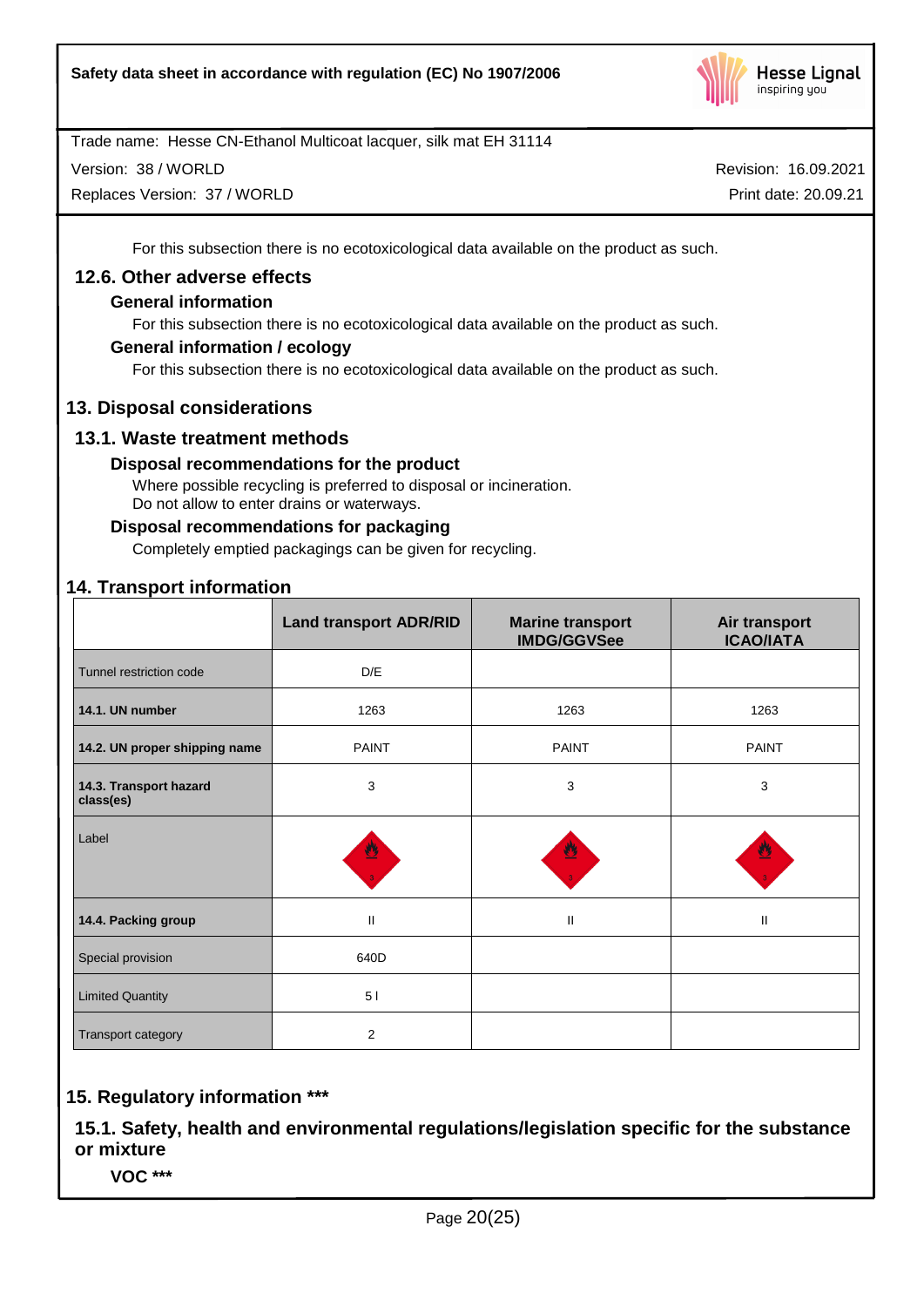|                                                                                                                                                                                                                     | Safety data sheet in accordance with regulation (EC) No 1907/2006                                                                                                                                       | <b>Hesse Lignal</b><br>inspiring you |  |  |  |
|---------------------------------------------------------------------------------------------------------------------------------------------------------------------------------------------------------------------|---------------------------------------------------------------------------------------------------------------------------------------------------------------------------------------------------------|--------------------------------------|--|--|--|
|                                                                                                                                                                                                                     | Trade name: Hesse CN-Ethanol Multicoat lacquer, silk mat EH 31114                                                                                                                                       |                                      |  |  |  |
| Version: 38 / WORLD                                                                                                                                                                                                 |                                                                                                                                                                                                         | Revision: 16.09.2021                 |  |  |  |
| Replaces Version: 37 / WORLD                                                                                                                                                                                        |                                                                                                                                                                                                         | Print date: 20.09.21                 |  |  |  |
| VOC (EU)                                                                                                                                                                                                            | 76<br>%<br>695<br>g/l                                                                                                                                                                                   |                                      |  |  |  |
| 15.2. Chemical safety assessment                                                                                                                                                                                    |                                                                                                                                                                                                         |                                      |  |  |  |
|                                                                                                                                                                                                                     | For this substance / mixture a chemical safety assessment was not carried out.                                                                                                                          |                                      |  |  |  |
| <b>16. Other information</b>                                                                                                                                                                                        |                                                                                                                                                                                                         |                                      |  |  |  |
| Hazard statements listed in Chapter 3                                                                                                                                                                               |                                                                                                                                                                                                         |                                      |  |  |  |
| <b>EUH066</b>                                                                                                                                                                                                       | Repeated exposure may cause skin dryness or cracking.                                                                                                                                                   |                                      |  |  |  |
| H <sub>201</sub><br>H <sub>225</sub>                                                                                                                                                                                | Explosive; mass explosion hazard.<br>Highly flammable liquid and vapour.                                                                                                                                |                                      |  |  |  |
| H226                                                                                                                                                                                                                | Flammable liquid and vapour.                                                                                                                                                                            |                                      |  |  |  |
| H318                                                                                                                                                                                                                | Causes serious eye damage.                                                                                                                                                                              |                                      |  |  |  |
| H319                                                                                                                                                                                                                | Causes serious eye irritation.                                                                                                                                                                          |                                      |  |  |  |
| H336                                                                                                                                                                                                                | May cause drowsiness or dizziness.                                                                                                                                                                      |                                      |  |  |  |
| <b>CLP categories listed in Chapter 3</b>                                                                                                                                                                           |                                                                                                                                                                                                         |                                      |  |  |  |
| Expl. 1.1<br>Eye Dam. 1                                                                                                                                                                                             | Explosive, Division 1.1<br>Serious eye damage, Category 1                                                                                                                                               |                                      |  |  |  |
| Eye Irrit. 2                                                                                                                                                                                                        | Eye irritation, Category 2                                                                                                                                                                              |                                      |  |  |  |
| Flam. Liq. 2                                                                                                                                                                                                        | Flammable liquid, Category 2                                                                                                                                                                            |                                      |  |  |  |
| Flam. Liq. 3<br>STOT SE 3                                                                                                                                                                                           | Flammable liquid, Category 3<br>Specific target organ toxicity - single exposure, Category 3                                                                                                            |                                      |  |  |  |
| <b>Abbreviations</b>                                                                                                                                                                                                |                                                                                                                                                                                                         |                                      |  |  |  |
| Flam. Liq - Flammable liquids                                                                                                                                                                                       |                                                                                                                                                                                                         |                                      |  |  |  |
|                                                                                                                                                                                                                     | RID - Règlement international concernant le transport des marchandises dangereuses par chemin de fer                                                                                                    |                                      |  |  |  |
|                                                                                                                                                                                                                     | (Regulations Concerning theInternational Transport of Dangerous Goods by Rail)                                                                                                                          |                                      |  |  |  |
|                                                                                                                                                                                                                     | <b>IMDG</b> - International Maritime Code for Dangerous Goods<br>IATA - International Air Transport Association                                                                                         |                                      |  |  |  |
|                                                                                                                                                                                                                     | IATA-DGR - Dangerous Goods Regulations by the "International Air Transport Association" (IATA)                                                                                                          |                                      |  |  |  |
|                                                                                                                                                                                                                     | ICAO-TI - Technical Instructions by the "International Civil Aviation Organization" (ICAO)                                                                                                              |                                      |  |  |  |
|                                                                                                                                                                                                                     | GHS - Globally Harmonized System of Classification and Labelling of Chemicals                                                                                                                           |                                      |  |  |  |
| EINECS - European Inventory of Existing Commercial Chemical Substances<br>CAS - Chemical Abstracts Service (division of the American Chemical Society)                                                              |                                                                                                                                                                                                         |                                      |  |  |  |
| GefStoffV - Gefahrstoffverordnung (Ordinance on Hazardous Substances, Germany)                                                                                                                                      |                                                                                                                                                                                                         |                                      |  |  |  |
|                                                                                                                                                                                                                     | <b>LOAEL - Lowest Observed Adverse Effect Level</b>                                                                                                                                                     |                                      |  |  |  |
| LOEL - Lowest Observed Effect Level                                                                                                                                                                                 | NOAEL - No Observed Adverse Effect Level                                                                                                                                                                |                                      |  |  |  |
| <b>NOEC - No Observed Effect Concentration</b>                                                                                                                                                                      |                                                                                                                                                                                                         |                                      |  |  |  |
|                                                                                                                                                                                                                     | NOEL - No Observed Effect Level                                                                                                                                                                         |                                      |  |  |  |
|                                                                                                                                                                                                                     | OECD - Organisation for Econpmic Cooperation and Development                                                                                                                                            |                                      |  |  |  |
| VOC - Volatile Organic Compounds<br>Changes since the last version are highlighted in the margin (***). This version replaces all previous                                                                          |                                                                                                                                                                                                         |                                      |  |  |  |
| versions.<br>This safety datasheet only contains information relating to safety and does not replace any product                                                                                                    |                                                                                                                                                                                                         |                                      |  |  |  |
| information or product specification.                                                                                                                                                                               |                                                                                                                                                                                                         |                                      |  |  |  |
| The information provided in this Safety Data Sheet is correct to the best of our knowledge, information<br>and belief at the date of its publication. The information given is designed only as a guidance for safe |                                                                                                                                                                                                         |                                      |  |  |  |
| handling, use, processing, storage, transportation, disposal and release and is not to be considered a                                                                                                              |                                                                                                                                                                                                         |                                      |  |  |  |
| warranty or quality specification.                                                                                                                                                                                  |                                                                                                                                                                                                         |                                      |  |  |  |
|                                                                                                                                                                                                                     | The information relates only to the specific material designated and may not be valid for such material                                                                                                 |                                      |  |  |  |
|                                                                                                                                                                                                                     | used in combination with any other materials or in any process, unless specified in the text.<br>The information contained herein is based on the present state of our knowledge and does therefore not |                                      |  |  |  |
| guarantee certain properties.                                                                                                                                                                                       |                                                                                                                                                                                                         |                                      |  |  |  |
|                                                                                                                                                                                                                     | Page 21(25)                                                                                                                                                                                             |                                      |  |  |  |
|                                                                                                                                                                                                                     |                                                                                                                                                                                                         |                                      |  |  |  |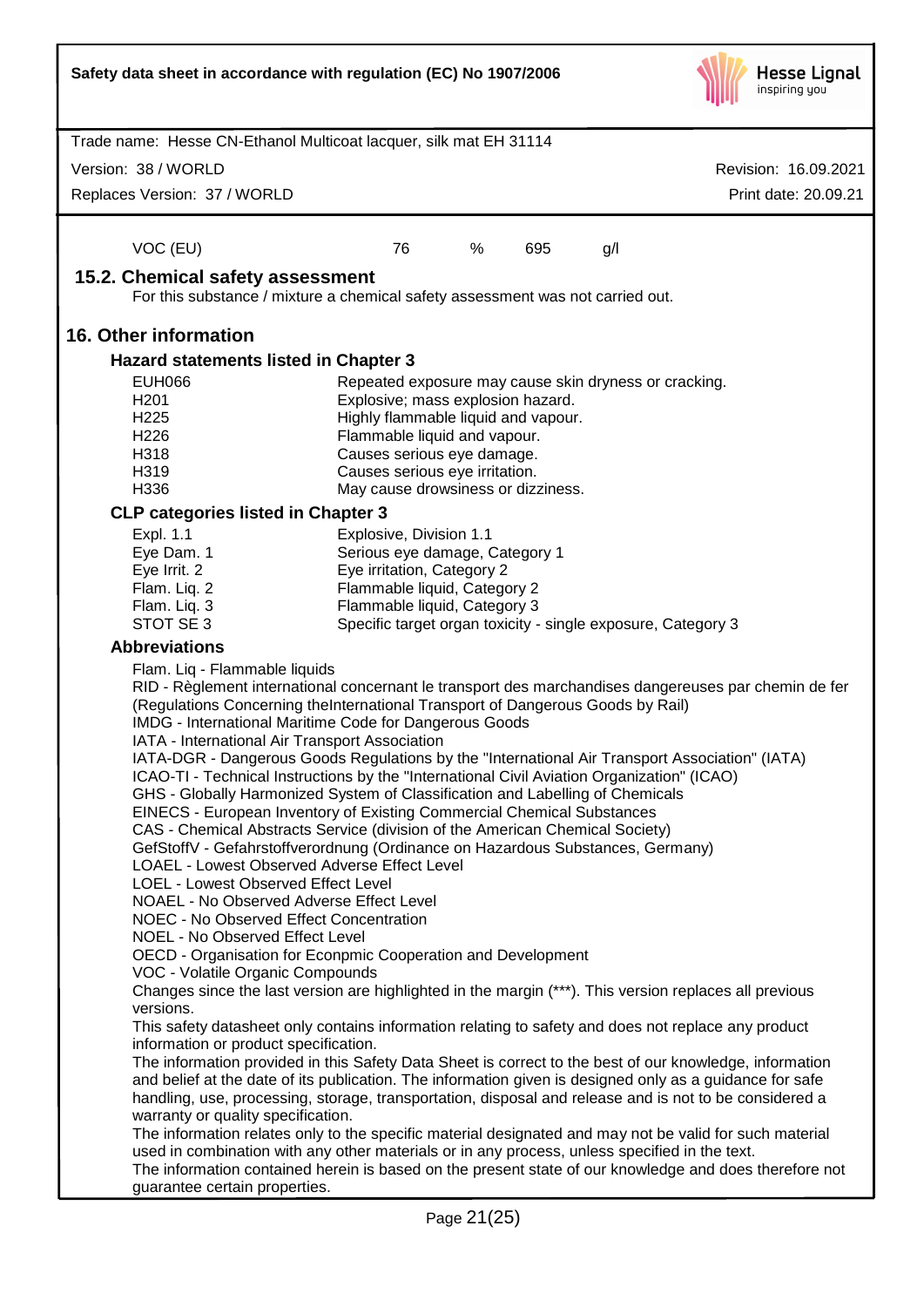

Version: 38 / WORLD

Replaces Version: 37 / WORLD

Revision: 16.09.2021 Print date: 20.09.21

# **Annex to the extended Safety Data Sheet (eSDS)**

### **Short title of the exposure scenario**

ES003 - Professional uses: Non industrial spraying (inside)

#### **Use of the substance/preparation**

Surface treatment of wood and other materials

#### **Use**

| <b>SU22</b> | Professional uses: Public domain (administration, education, entertainment,<br>services, craftsmen) |
|-------------|-----------------------------------------------------------------------------------------------------|
| ERC8a       | Wide dispersive indoor use of processing aids in open systems                                       |
| ERC8c       | Wide dispersive indoor use resulting in inclusion into or onto a matrix                             |
| PROC11      | Non industrial spraying                                                                             |

# **Contributing exposure scenario controlling environmental exposure**

#### **Use**

| ERC8c<br>vsical form. | Wide dispersive indoor use resulting in inclusion into or onto a matrix<br>liauid |
|-----------------------|-----------------------------------------------------------------------------------|
|                       |                                                                                   |
| ERC8a                 | Wide dispersive indoor use of processing aids in open systems                     |
|                       |                                                                                   |

# **Physical form**

#### **Maximum amount used per time or activity**

Emission days per site:  $\leq$  250

### **Other relevant operational conditions**

#### Use: Room temperature

Drying and through-curing takes place at ambient temperature or at higher temperatures. Volatile organic substances will volatilise into the atmospheric air inside.

Where possible recycling is preferred to disposal or incineration.

Do not allow to enter soil, waterways or waste water canal.

Dispose of rinse water in accordance with local and national regulations.

#### **Waste water**

Do not discharge into the drains/surface waters/groundwater. Spray cabin waters are to be conducted after mechanical pretreatment into a wastewater treatment facility.

#### **Exhaust air**

Keep container closed. Avoid release to the environment.

#### **Soil**

Floors should be impervious, resistant to liquids and easy to clean.

#### **Disposal recommendations for the product**

Where possible recycling is preferred to disposal or incineration. Do not allow to enter drains or waterways.

# **Disposal recommendations for packaging**

Completely emptied packagings can be given for recycling.

# **Contributing exposure scenario controlling worker exposure (professional)**

# **Short title of the exposure scenario**

Substance number:CES006

### **Use**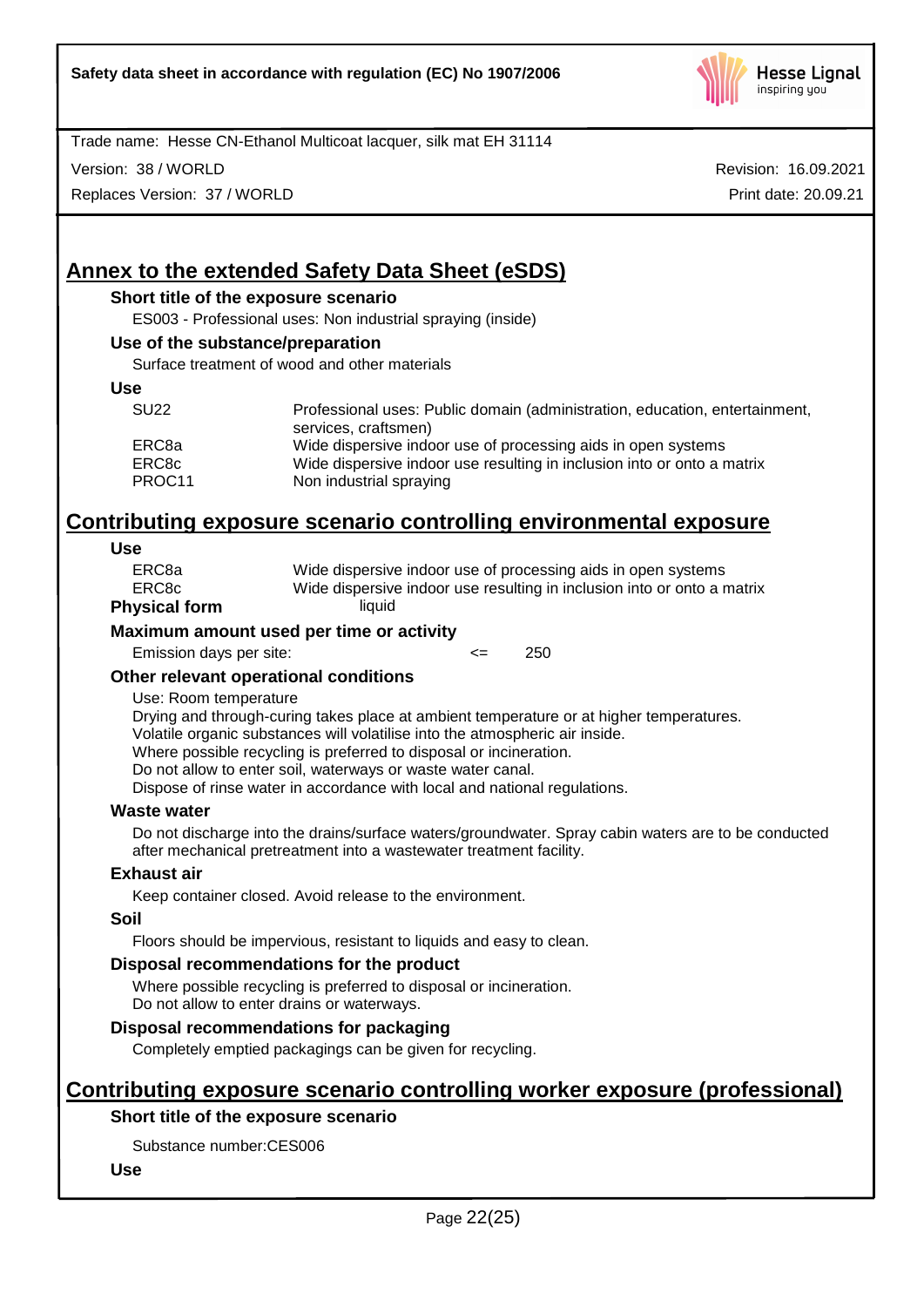

Version: 38 / WORLD

Replaces Version: 37 / WORLD

Revision: 16.09.2021 Print date: 20.09.21

|                      | Maximum amount used per time or activity                                                            |
|----------------------|-----------------------------------------------------------------------------------------------------|
| <b>Physical form</b> | liauid                                                                                              |
| PROC <sub>11</sub>   | Non industrial spraying                                                                             |
| SU <sub>22</sub>     | Professional uses: Public domain (administration, education, entertainment,<br>services, craftsmen) |

| Duration of exposure  | <= |     | h/d |
|-----------------------|----|-----|-----|
| Frequency of exposure |    | 220 | d/a |

### **Other relevant operational conditions**

#### Use: Room temperature

Drying and through-curing takes place at ambient temperature or at higher temperatures. Volatile organic substances will volatilise into the atmospheric air inside. Read attached instructions before use.

#### **Product substance and product safety related measures**

Apply technical measures to comply with the occupational exposure limits. Where reasonably practicable this should be achieved by the use of local exhaust ventilation and good general extraction. Provide for sufficient ventilation. This can be achieved by local exhaust or general exhaust air collection. Wear a suitable respirator if the ventilation is not sufficient to keep the solvent vapour concentration below the occupational limit values.

### **Respiratory protection**

Avoid inhalation of vapour and spray mist. Use breathing apparatus if exposed to vapours/dust/aerosol. Recommended Filter type: Respiratory protection mask with combination filter A/P2

#### **Hand protection**

Protective gloves complying with EN 374.

Glove material

Multilayer gloves made from

| Appropriate Material |      | Fluorinated rubber / butyl-rubber |
|----------------------|------|-----------------------------------|
| Material thickness   | $>=$ | (1)                               |
| Breakthrough time    | $>=$ | 30                                |

This recommendation is valid only for the product named in this safety data sheet supplied by us, and only for the indicated intended use purposes.

For special purposes, it is recommended to check the resistance to chemicals of the protective gloves mentioned above together with the supplier of these gloves.

The instructions and information provided by the glove manufacturer on use, storage, maintenance and replacement must be followed.

The breakthrough time must be greater than the end use time of the product.

Gloves should be replaced regularly and if there is any sign of damage to the glove material.

The performance or effectiveness of the glove may be reduced by physical/ chemical damage and poor maintenance.

### **Eye protection**

Wear eye glasses with side protection according to EN 166.

### **Body protection**

Wear suitable protective clothing. Remove contaminated clothing and wash it before reuse. Wash hands before breaks and after work.

### **Exposure estimation and reference to its source**

#### **Workers (professional)**

| -SU               | <b>SU22</b>                                |
|-------------------|--------------------------------------------|
| <b>PROC</b>       | PROC <sub>11</sub>                         |
| Assessment method | inhalation, long-term - local and systemic |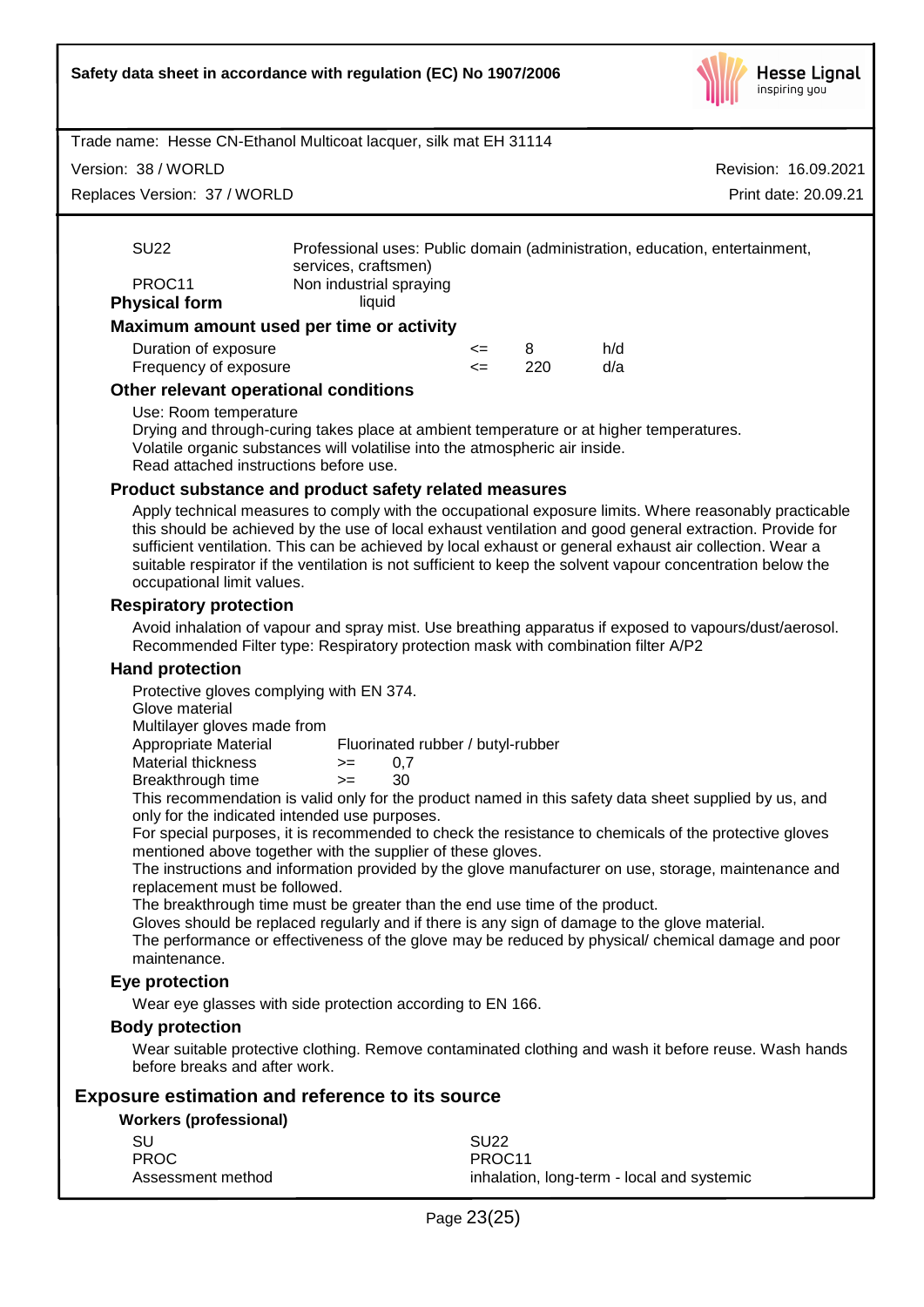

Version: 38 / WORLD

Replaces Version: 37 / WORLD

Revision: 16.09.2021 Print date: 20.09.21

Exposure assessment <br>
Exposure assessment (method) 
<br>
ECETOC TRA Exposure assessment (method) Risk characterisation ratio (RCR) 0,504 Lead substance isobutyl acetate

**Workers (professional)**

SU SU22 PROC PROC11<br>Assessment method example and proportional proportional proportional proportional proportional proportional pr<br>Assessment method by the proportional proportional proportional proportional proportional proportio

Exposure assessment <br>
Exposure assessment (method) 
<br>
EXPOSURE ASSESSMENT CONTRA Exposure assessment (method) Risk characterisation ratio (RCR) 0,504 Lead substance isobutyl acetate

### **Workers (professional)**

SU SU22 PROC PROCTER PROCTER PROCTER PROCTER PROCTER PROCTER PROCTER PROCTER PROCTER PROCTER PROCTER PROCTER PROCTER PROCTER PROCTER PROCTER PROCTER PROCTER PROCTER PROCTER PROCTER PROCTER PROCTER PROCTER PROCTER PROCTER PROCTER P Assessment method Long-term

Exposure assessment <br>
Exposure assessment (method) 
<br>
ECETOC TRA Exposure assessment (method) Risk characterisation ratio (RCR) 0,504 Lead substance n-butyl acetate

#### **Workers (professional)**

SU SU22 PROC PROCTER PROCTER PROCTER PROCTER PROCTER PROCTER PROCTER PROCTER PROCTER PROCTER PROCTER PROCTER PROCTER PROCTER PROCTER PROCTER PROCTER PROCTER PROCTER PROCTER PROCTER PROCTER PROCTER PROCTER PROCTER PROCTER PROCTER P Assessment method inhalation, long-term - systemic Exposure assessment 25,042 mg/m<sup>3</sup><br>Risk characterisation ratio (RCR) 6.09344 Risk characterisation ratio (RCR) Lead substance n-propanol

#### **Workers (professional)**

SU SU22 PROC PROC10 Assessment method dermal, long-term - systemic Exposure assessment 6,486 mg/kg/d Risk characterisation ratio (RCR) 0,04034 Lead substance n-propanol

#### **Workers (professional)**

SU SU22 PROC PROCTER PROC11 Assessment method inhalation, long-term - systemic Exposure assessment 185,09 mg/m<sup>3</sup> Risk characterisation ratio (RCR) 0,6906 Lead substance n-propanol

# **Workers (professional)**

SU SU22 PROC PROCTER PROCTER PROCTER PROCTER PROCTER PROCTER PROCTER PROCTER PROCTER PROCTER PROCTER PROCTER PROCTER PROCTER PROCTER PROCTER PROCTER PROCTER PROCTER PROCTER PROCTER PROCTER PROCTER PROCTER PROCTER PROCTER PROCTER P Assessment method dermal, long-term - systemic Exposure assessment 15,753 mg/kg/d Risk characterisation ratio (RCR) 0,1158 Lead substance n-propanol

Indoor use

inhalation, long-term - local and systemic Outdoor use

inhalative

Page 24(25)